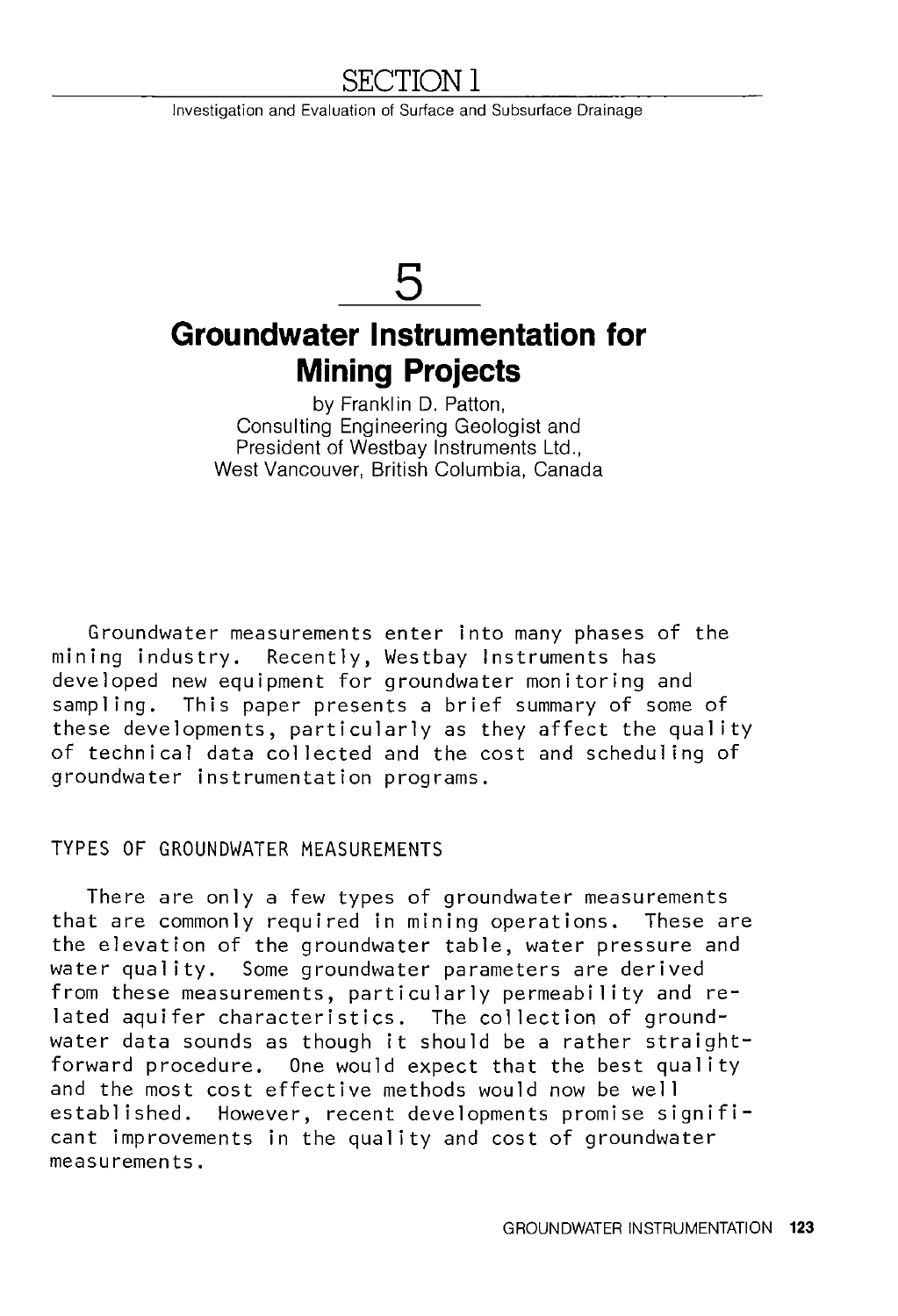The groundwater table should be quite simple to determine. Yet in practice it can be difficult to establish the groundwater table even if it remains stationary with time.

Many devices are available to measure groundwater pressures (1, 2, 3, 4). Groundwater pressures need to be recorded at several locations in order to establish the three-dimensional character of the groundwater flow system. However, in practice, it can be difficult to install and verify the readings from just one water pressure recording device (5). It is even more difficult as more measurement devices are installed in a single hole.

The determination of the permeability of soil and rock to groundwater is relatively straightforward in theory. It can be found by pumping from wells and making timedrawdown measurements in surrounding observation holes (6, 7, 8) or by making slug or response tests in the observation wells themselves (9, 10, 11). The test results permit permeability and other aquifer characteristics to be calculated. These calculated values can be quite dependent upon the duration of the tests, and the number and the quality of the observation points.

Obtaining samples from drill holes for water quality determinations would appear to be quite simple. It is not. Water sampling requires careful attention to drilling procedures, the removal of drilling induced waters prior to sampling, the isolation or sealing of the casing between sampling points, and the use of pressurized containers to maintain the sample in its natural state. When any of these procedures are omitted or unduly relaxed, the sampling results are suspect.

There is an increasing need for multiple purpose groundwater instruments that can be used to measure water levels and water pressures and also allow good quality water samples to be obtained. Adjacent to mining operations there can be a need to measure deformation as well as water pressure distribution in the same drill hole. There are also economic and technical reasons for high-density, multiple purpose instruments to be placed in a single drill hole.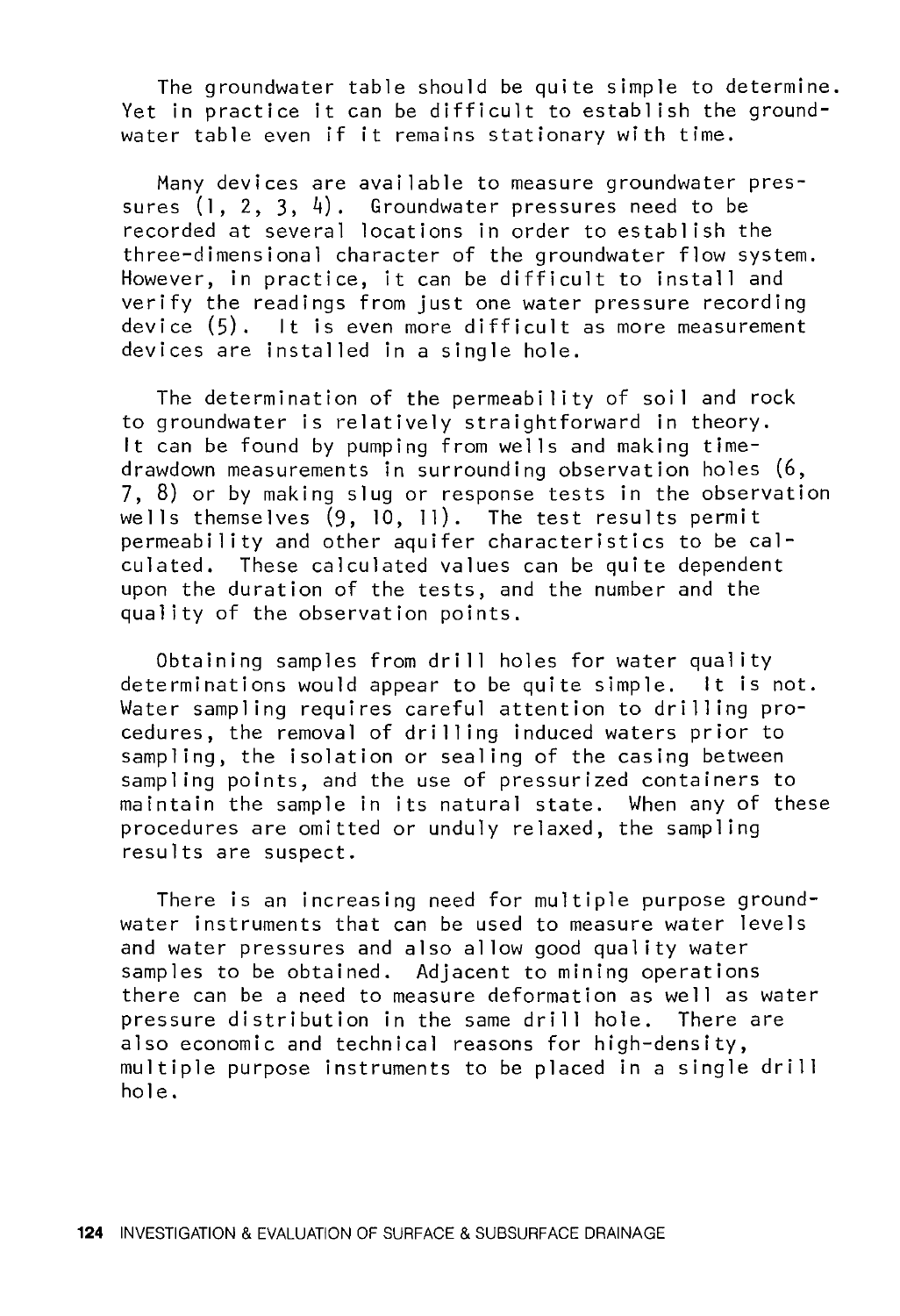#### DIFFERENT ROLES FOR GROUNDWATER INSTRUMENTATION IN MINING

The many different roles of groundwater measurements in the mineral industry have not always been fully recognized. Groundwater instrumentation can enter into mineral exploration, mine design, environmental impact assessment, mine production, in-situ and waste dump leaching, and tailings monitoring.

#### Mineral Exploration

Groundwater geochemistry when combined with a knowledge of hydrogeologic flow systems holds promise of being a powerful tool for mineral exploration. The requirements are only that: 1) an orebody has a perceptible effect on the surrounding groundwater, 2) a representative sample of the groundwater can be taken, and 3) a chemical analysis of the water sample can detect the trace of the orebody. Trace elements can be measured to parts per mill ion and parts per billion making it possible to recognize minor anomalies caused by flow past orebodies. As groundwater flows through the rocks in a region, a large volume of the surrounding bedrock will be sampled. By intercepting the groundwater and carefully analyzing it for its dissolved and gaseous constituents, anomalies can be recognized. With hydrogeochemical sampling of drill holes, an anomaly can be tested so as to determine a vector pointing to its source. Herein lies the greatest potential power in the use of groundwater measurements as an exploration tool.

The possible effect on an orebody by a typical groundwater flow system is illustrated in Figure 1.

To determine this numerous pressure measurement points and sampling points must be placed in small-diameter drill holes. It is important that the measuring or sampling points be properly sealed from each other and that the sampling areas be decontaminated (of the fluids introduced by drilling) prior to sampling.

Mine Design and Environmental Assessment

For the design phase of the mine development, basic data on the properties of the materials and fluids present must be gathered and their probable impact on the mining operation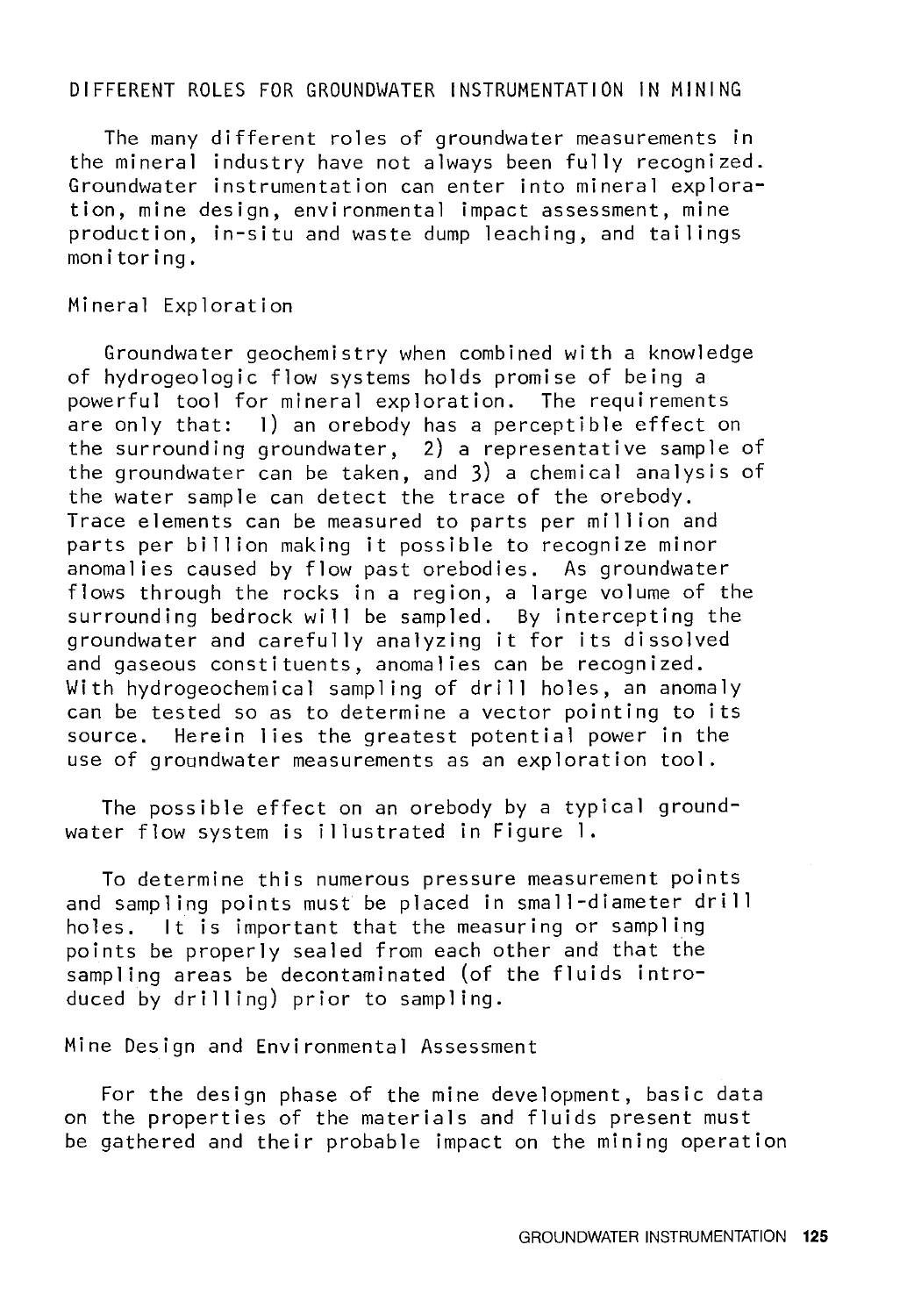

#### LEGEND

- Groundwater flow lines showing flow paths penetrating  $\mathbf{1}$ and "sampling" the entire region (flow is driven by differences in fluid potential).
- 2 Location of hypothetical source of anomaly (orebody).
- 3 Zone of groundwater affected by orebody (2).
- 4 Location of another hypothetical orebody.
- 5 Zone of groundwater affected by orebody (4).
- 6 Exploratory drill hole with sampling and pressure measuring ports.

Figure l. Groundwater measurements **in** mineral exploration.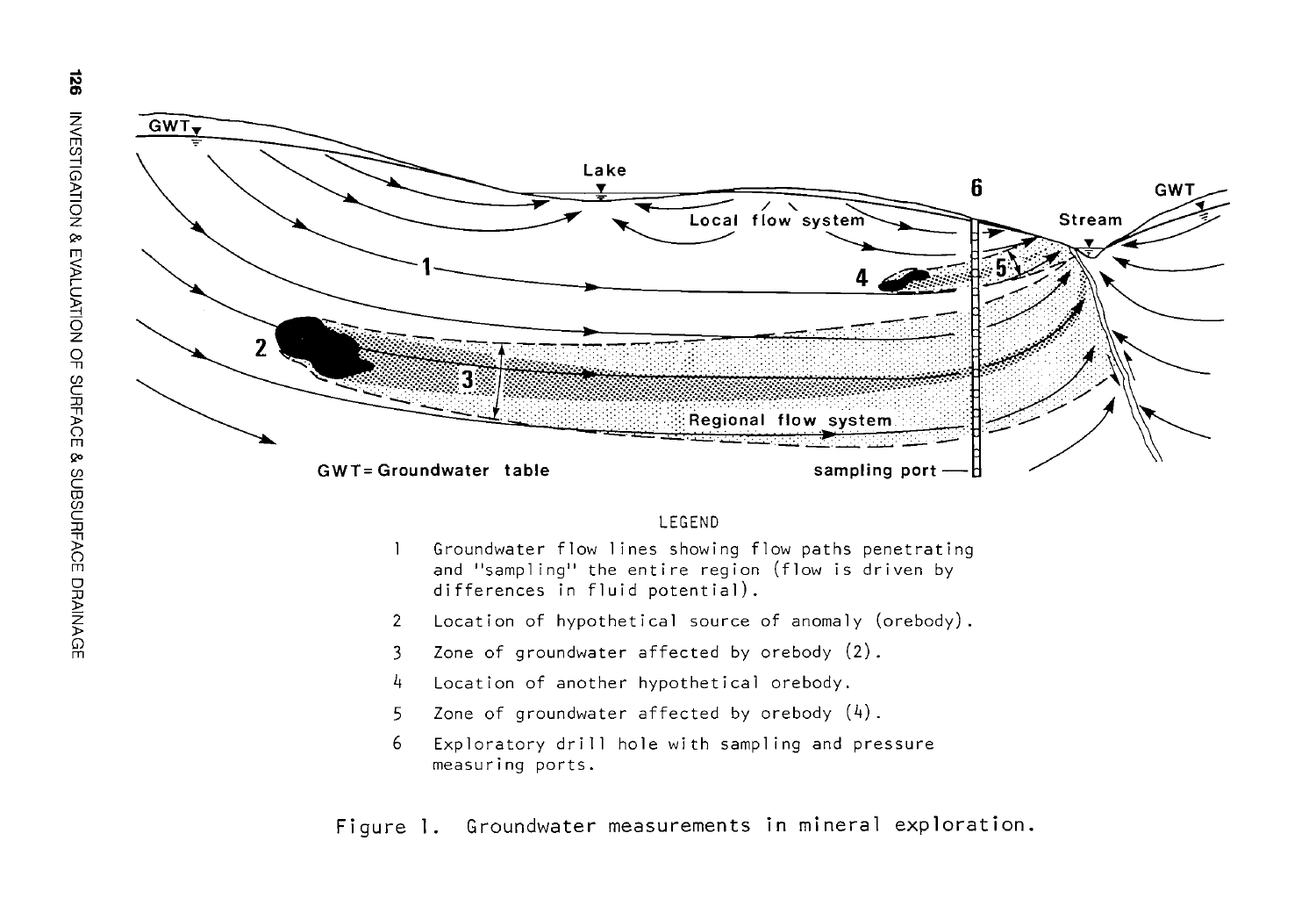

Figure 2. Groundwater measurements in mine design and environmental assessment.

and the local and regional environment assessed. Water levels, water pressures, permeabilities and water quality must be determined. In some cases the dewatering problems can be the most significant aspect of the mine design since dewatering costs can affect economic feasibility.

For an environmental assessment, water quality sampling and pressure measurements are required to estimate local and regional groundwater flow systems and the character of the waters that they contain. In some mineralized areas the mineral content of the natural groundwater discharges is greatly in excess of that permitted by environmental authorities. It is important to establish such natural conditions in advance of mining.

Figure 2 illustrates one situation that could face a mine designer. In this case saturated and highly permeable sediments overlie the potential mine. Small differences in the permeability which can lead to large differences in the water pressure distribution can become apparent when the groundwater system is stressed such as during dewatering. It is therefore important to place an adequate number of pressure measuring points, often more than might be thought necessary, so that the effects of dewatering can be observed.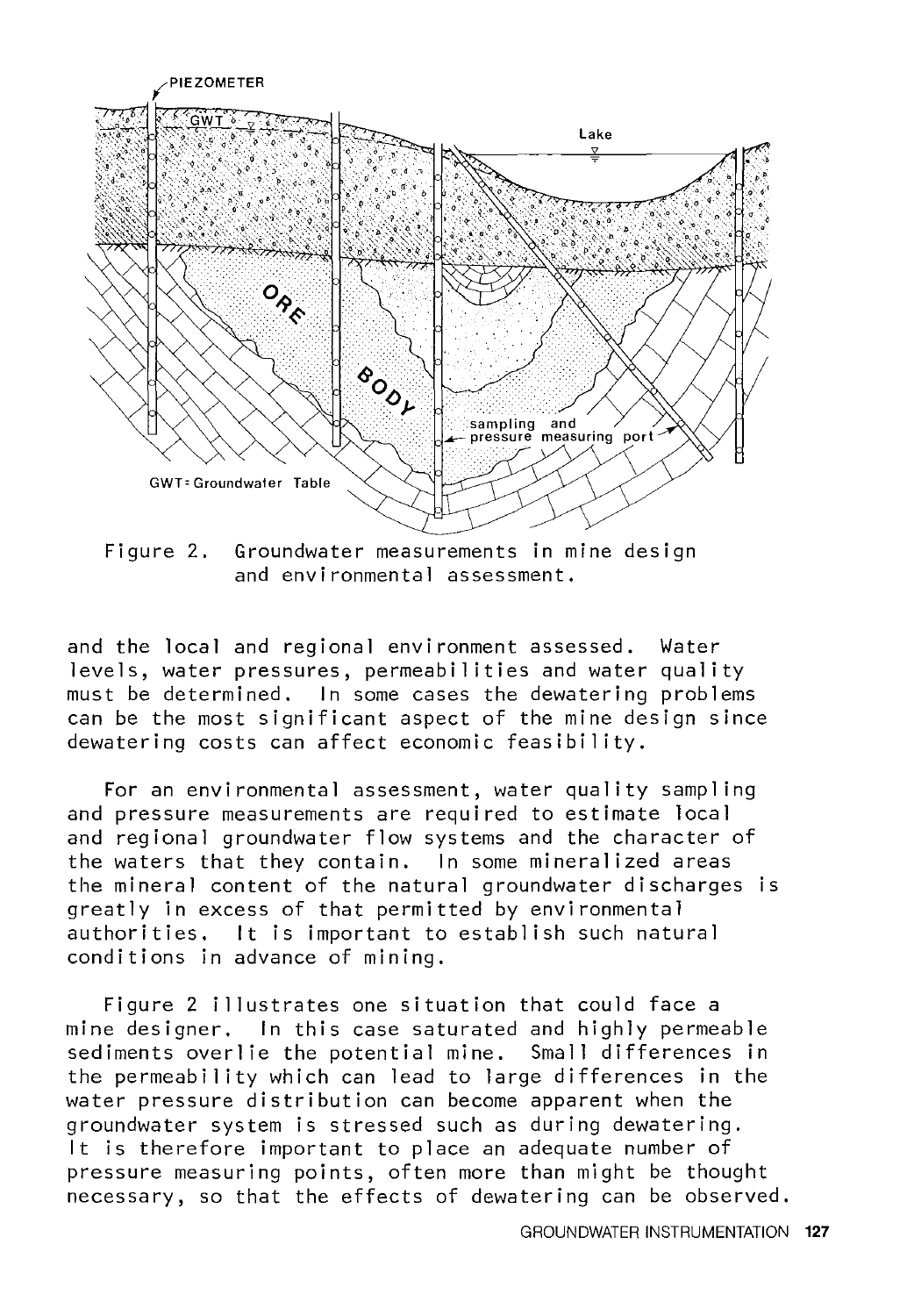

c 0 product Q) c E c measurements Groundwater gure 3 LL.

undwater  $GWT = Gr$ 

Table

 $\overline{\overline{6}}$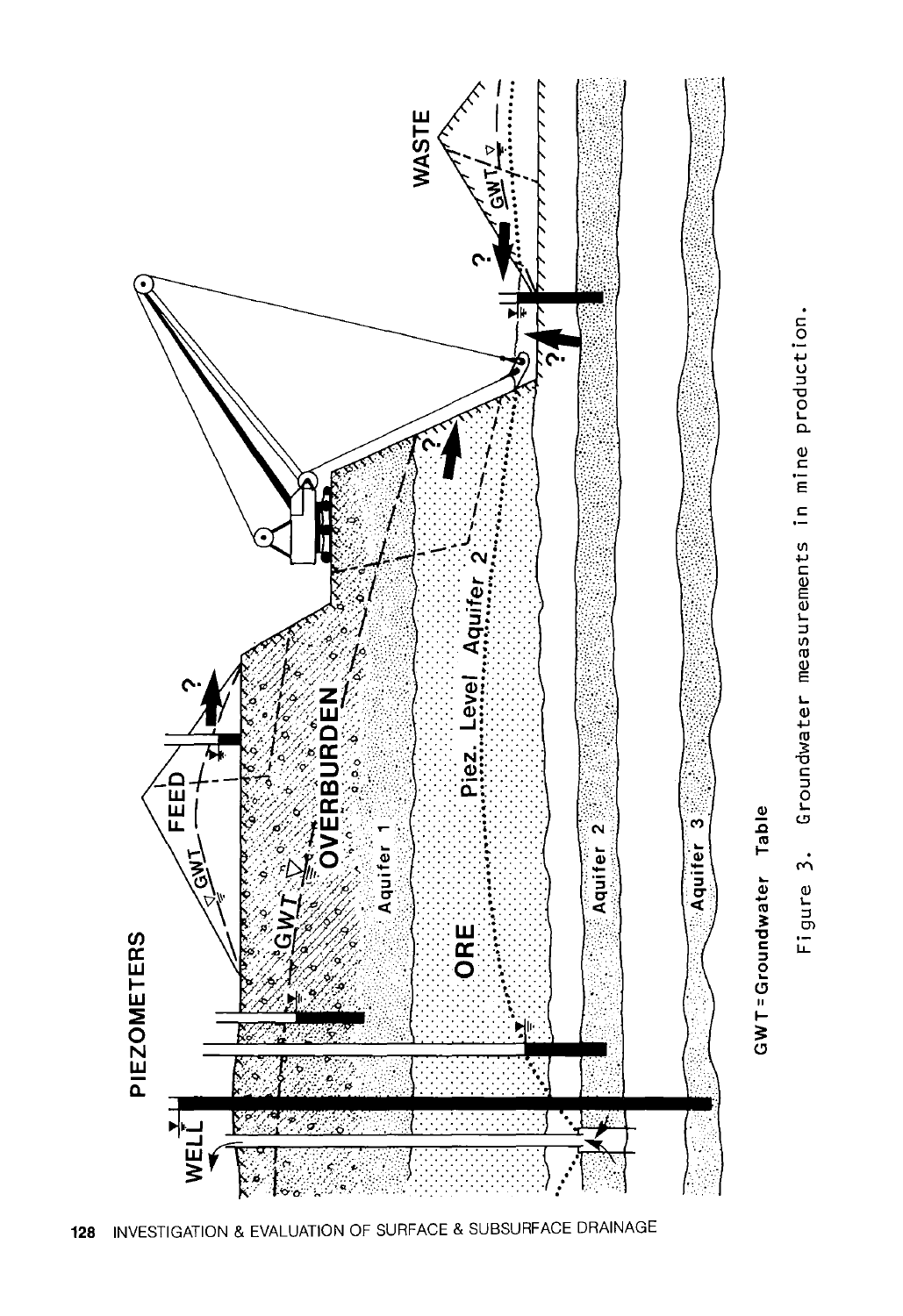Mine Production, Tailings and Waste Dump Monitoring

In some mines groundwater monitoring is required only as a precautionary measure. However, in other cases dewatering and depressurization are required for the safe and economic operation of the mine. Two mines in the latter category are the Lee Creek Phosphate Mine of Texasgulf Inc. in North Carolina and the Syncrude Oil Sand Mine in northern Alberta.

Figure 3 illustrates the variety of problems that can occur in production when two or three aquifers are present. In such cases groundwater conditions can have a controlling effect on production. Allowance must be made for their control and measurement prior to production and their monitoring during production. It may be necessary to take measurements near the actual production area. In order not to interfere with production, it becomes important to place as many monitoring points as possible in a single drill hole and combine monitoring operations that currently require separate drill holes. For example, if both deformation and pressure measurements can be made in the same drill hole, there can be appreciable savings in time and money.

In-Situ and Waste Dump Leaching

Where mineral production is obtained from subsurface or surface leaching operations it is important to be able to monitor and thereby follow the production process within the leaching area.

Most leaching operations involve fluids that are undesirable in the natural environment, and close control of the region surrounding the production area is likely to be a requirement. This environmental monitoring also can be helpful in recognizing and thereby limiting undue losses of the valuable leachate.

Figure 4 illustrates two types of leaching operations where detailed groundwater monitoring of the surrounding groundwater environment can be undertaken. In certain situations it may also be useful to monitor the leaching operation. The sampling aspect of groundwater monitoring is particularly important. Detailed water pressure measurements may also be necessary to understand and predict the flow directions in the saturated zones in the production area and in the groundwater in the surrounding rock.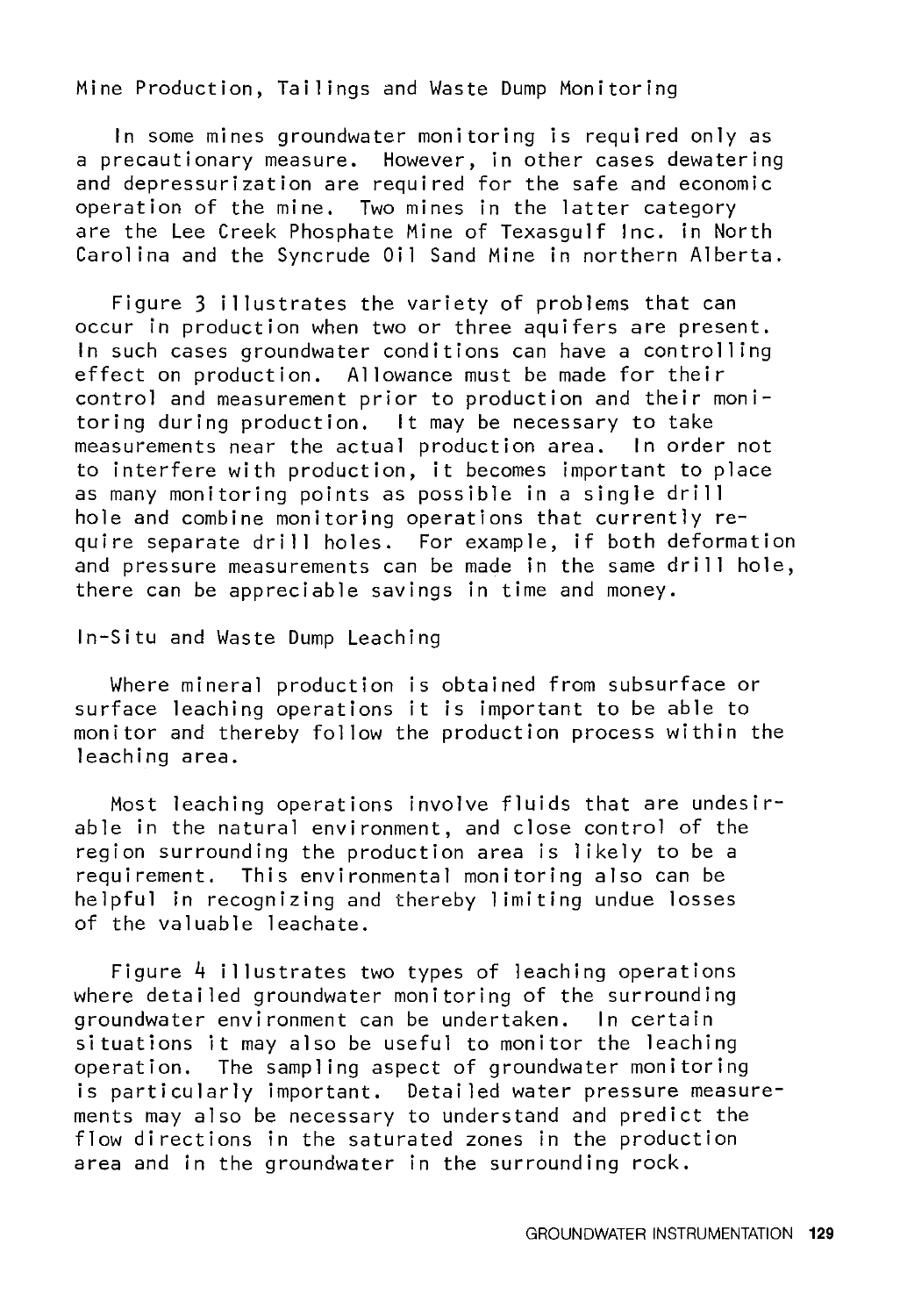#### a) Underground Leaching and Solution Mining





Figure 4. Groundwater measurements in leaching operations.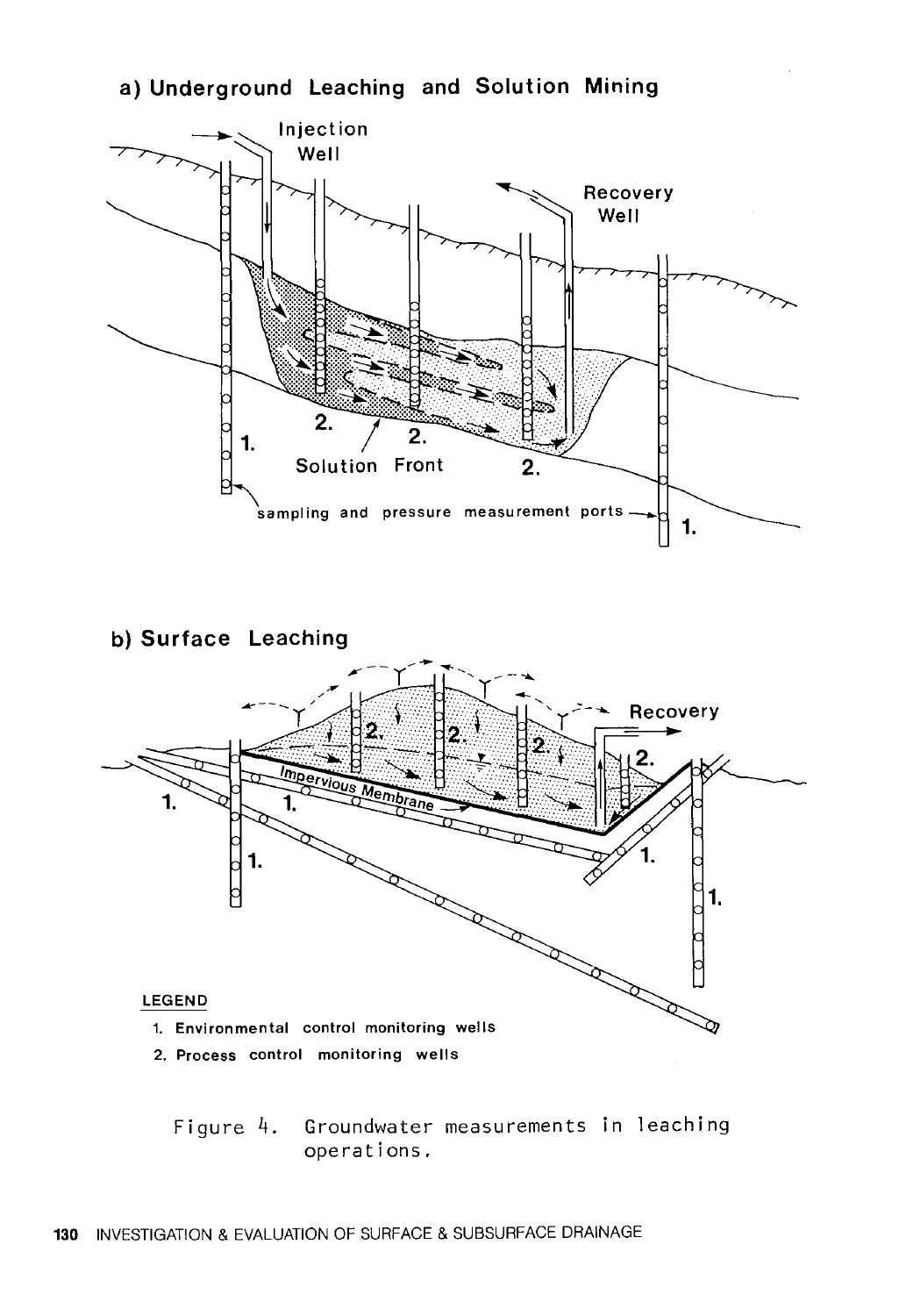

Figure 5. Definition of terms.

#### DEFINITION OF TERMS

Figure 5 provides a graphic illustration of a number of the terms used in this paper. Piezometers are water pressure measuring devices which are commonly placed in drill holes. True piezometers are sealed along their length except for an open section at their tip in a measurement or sampling zone. The effective elevation of the piezometer is the center of the open sampling or measurement zone. In soils and fine-grained friable rocks, the tips commonly consist of a filter and the space surrounding the tip and the walls of the drill hole is filled with a selected graded sand. In stable rocks the filters and sand are unlikely to be needed.

Piezometers placed in drill holes are commonly constructed with impervious casing or tubing so that the water cannot flow into or be influenced by water in another zone encountered in a different portion of the same drill hole. Water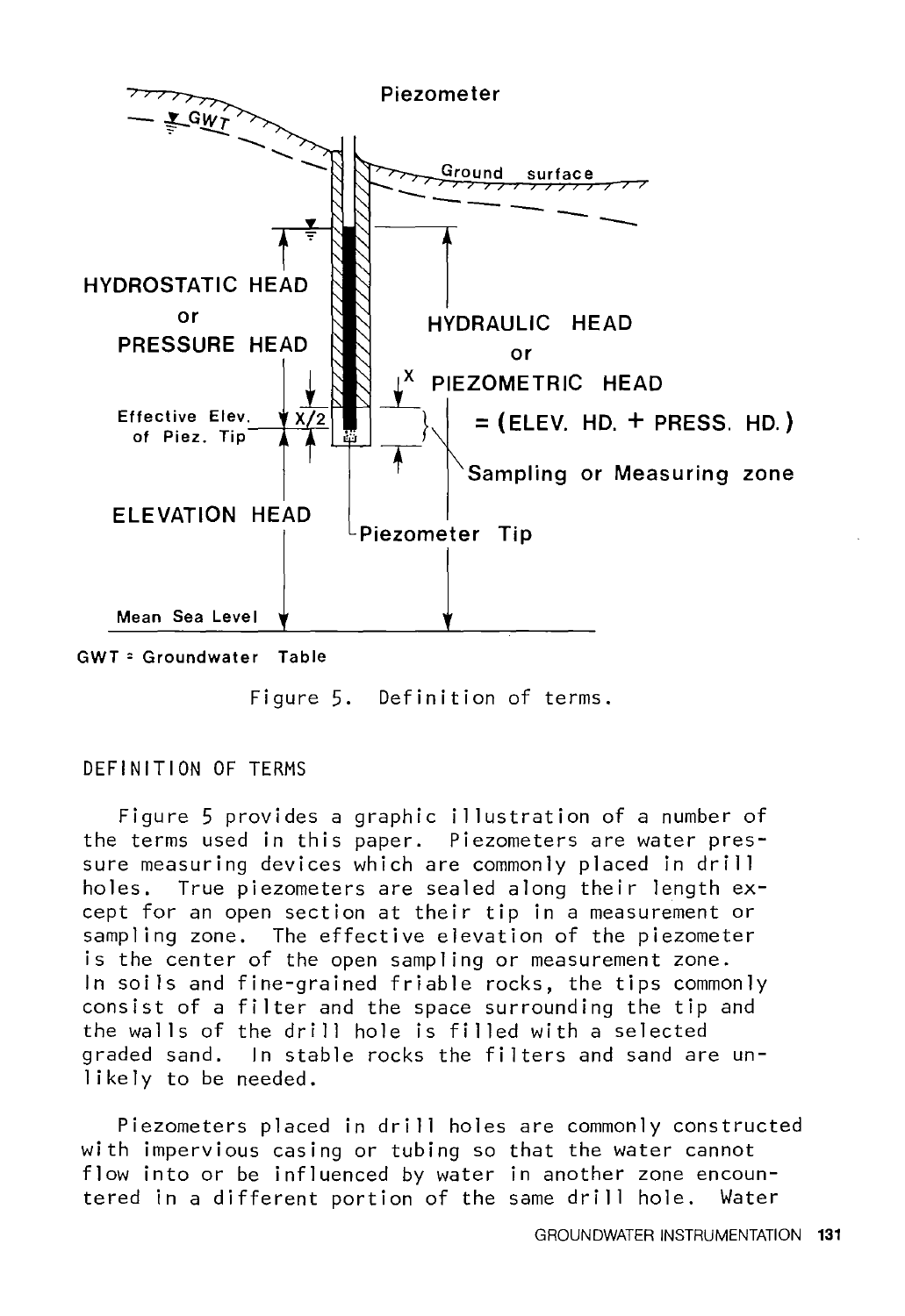pressure measurements made in open, unlined and unsealed drill holes should be designated as "open hole" measurements. Such drill holes usually provide unsatisfactory pressure measurements and water quality samples.

Figure 5 shows that the piezometer records the mean hydrostatic pressure or pressure head that is present at the tip or sampling zone of the piezometer. The total hydraulic head or piezometric head is calculated from the recorded pressure head and a knowledge of the effective elevation of the piezometer tip. When referring to an individual piezometer it is usually convenient to work with pressure<br>heads. However, in comparing the measurements from diffe However, in comparing the measurements from different piezometers it is usually necessary to work with piezometric heads related to a common reference plane (sea level) to determine flow directions and related factors.

On Figure 5 the elevation of the piezometric head measured in the piezometer is not equal to the elevation of the surrounding groundwater table (GWT). In nature they are equal only when there is no flow (a hydrostatic condition) or when the flow is entirely horizontal. Because hydrostatic conditions are seldom achieved in nature and because the flow usually has a small vertical component, the level to which water will rise in a well constructed piezometer will seldom be equal to the level of the groundwater table. For this reason a reading from a single piezometer is seldom sufficient to define the distribution of water pressures in an aquifer.

In this paper the term "port" is used to describe a point in a piezometer where a groundwater sample may be taken and where groundwater pressures may be measured.

#### ESTIMATION OF PIEZOMETER REQUIREMENTS

Figures 6 and 7 show how diagrams of depth versus pressure head can be used to estimate the number of piezometer ports required to establish the pressure distribution and flow conditions in two different situations: a single aquifer (shown in Figure 6) and two aquifers (shown in Figure 7). The single aquifer in Figure 6 is shown underlain by a single aquitard--a unit that restricts the flow of water, whereas the two aquifers in Figure 7 are shown sandwiched between three aquitards. These situations are relatively common in mining operations and it is not unusual to encounter three or more aquifers in a single mine.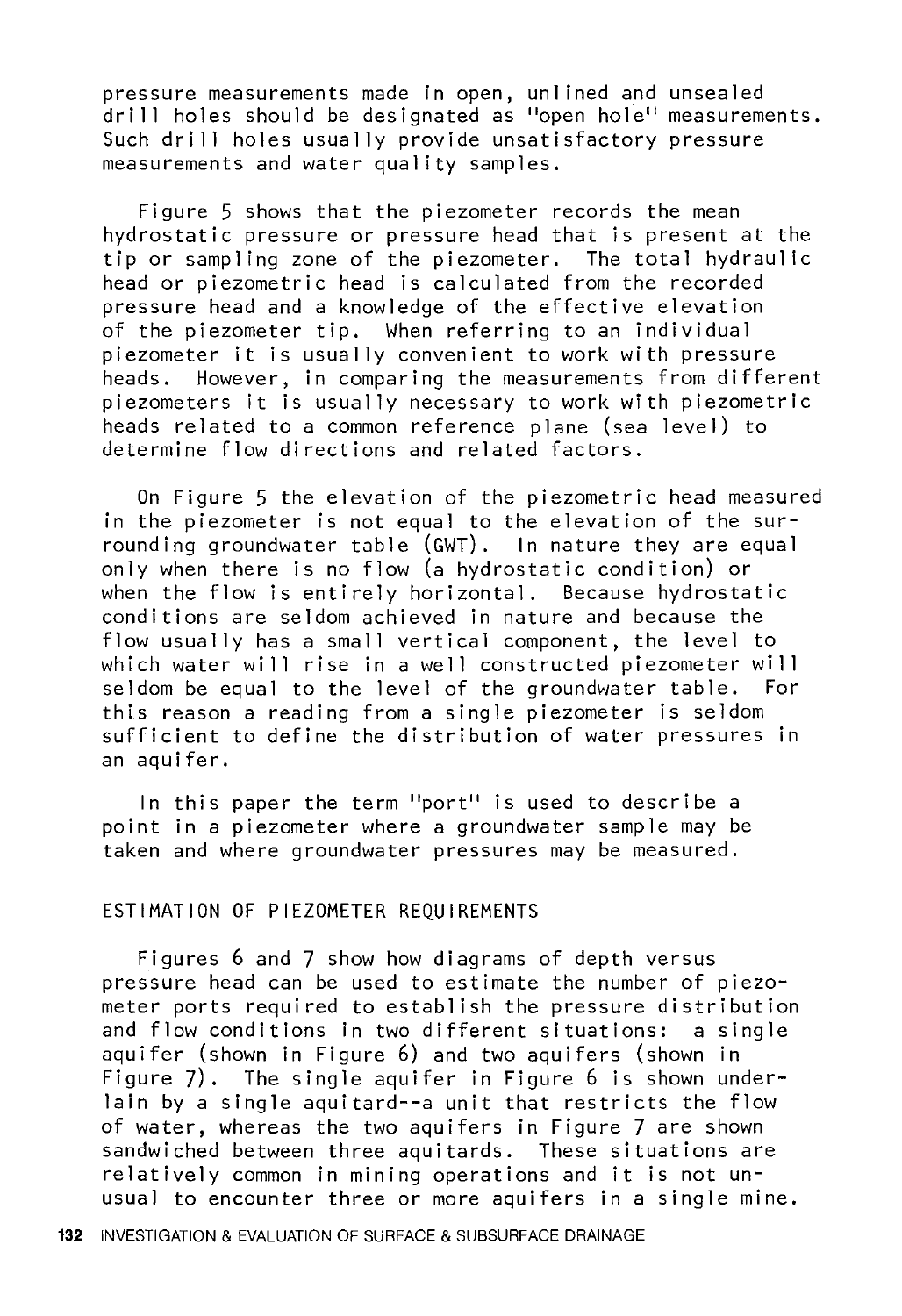

GWT =Groundwater Table

Figure 6. Piezometer requirements, single aquifer.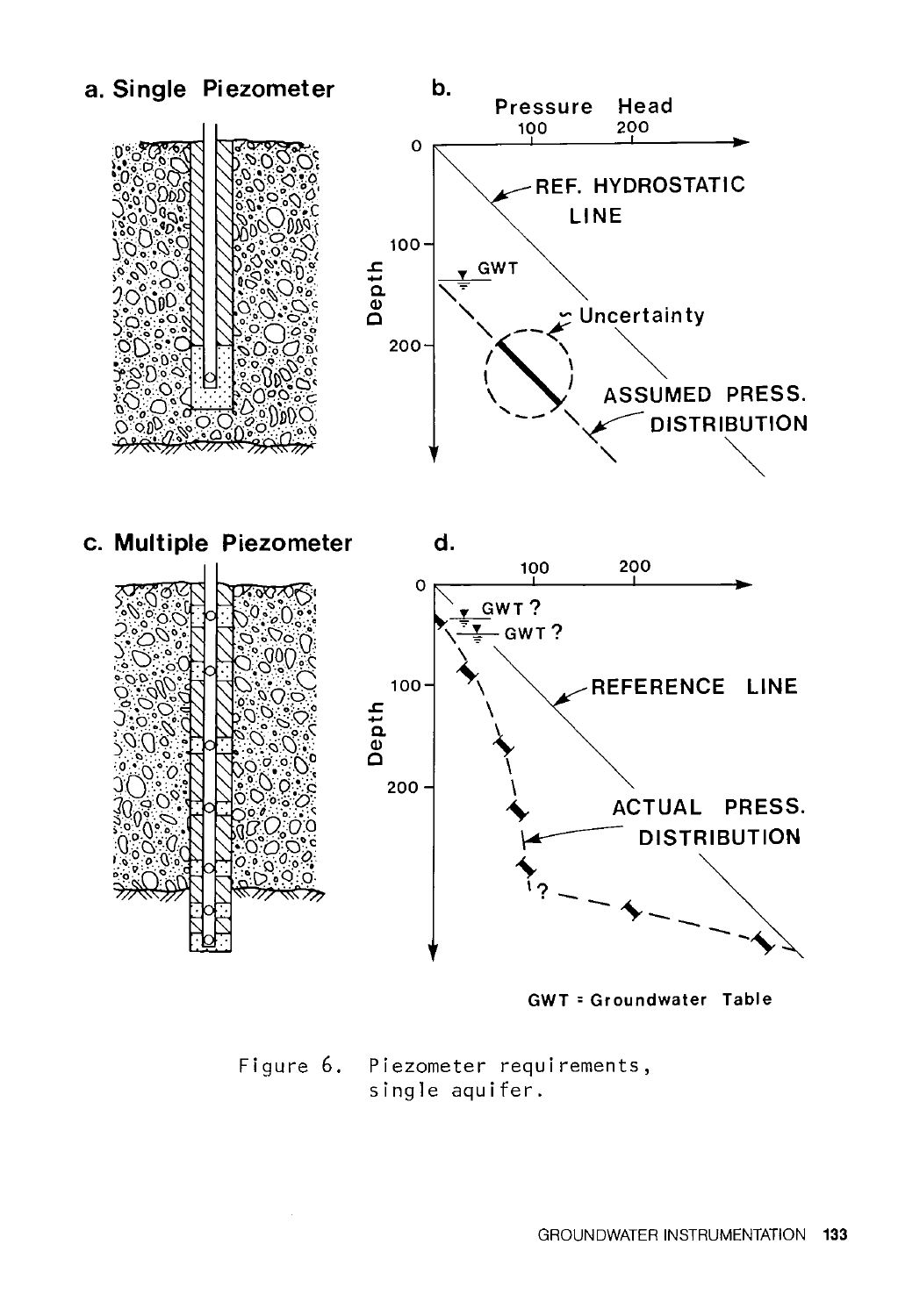The geology and general groundwater situation is shown on the lefthand side of each of the figures and the corresponding depth versus pressure head diagram is shown on the righthand side. On each figure a comparison can be made between the groundwater data obtained with a single piezometer in each aquifer and with multiple piezometers.

The depth versus pressure head diagrams are a convenient method of plotting and interpreting the piezometer measurements in a single drill hole. If possible, both depth and pressure should be plotted in the same units and to the same scale. On these plots it is helpful to show a reference "hydrostatic line" which indicates the slope of a hydrostatic pressure distribution. This line would represent the pressure distribution in an open body of water. When the plot of pressure head versus depth is inclined more steeply than the hydrostatic line, a downward flow condition is indicated. When the pressure distribution is flatter than the hydrostatic line, an upward flow condition is indicated.

The heavy bar on Figure 6b shows the water pressure data obtained from a single piezometer in Figure 6a. The midpoint of the bar is the pressure recorded in the piezometer at a depth which is assumed to be the midpoint of the measurement zone. The heavy bar is inclined parallel to the reference hydrostatic line over the length of the measurement zone shown on Figure 6a. Without further water pressure data one would have to assume that the pressure distribution in the remainder of the aquifer is hydrostatic. Hence, the groundwater table would be estimated to be at a depth of about 135 units as shown on Figure 6b. Increasing the length of the measurement zone can introduce appreciable uncertainty in the depth-pressure relationship. An initial estimate of this uncertainty can be given by a circle with a diameter equal to the length of the bar shown in Figure 6b. The actual measurements can greatly exceed the uncertainty circle, but a circle can provide a reasonable first estimate of the possible errors present.

The identical aquifer is shown in Figure 6c, but with more piezometer ports installed. The corresponding distribution of pressure head with depth is shown on Figure 6d. At first glance it may be difficult to believe that the measurements on Figures 6b and 6d could be made in the same aquifer. For example, the real groundwater table in Figure 6d would appear to be 100 units above that obtained in Figure 6b. Furthermore, in Figure 6d the pressure distribution in the aquifer is steeper than the reference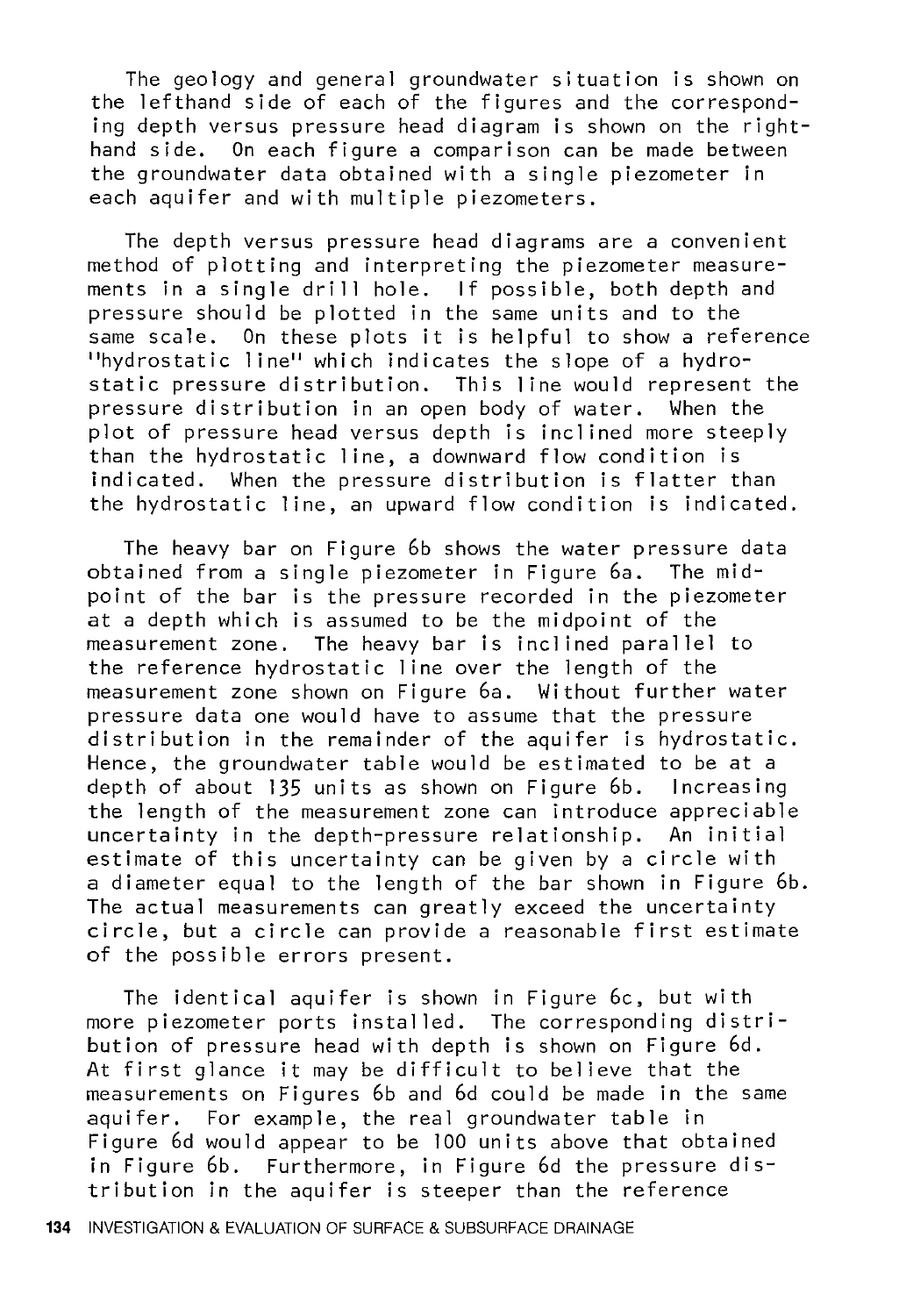### a. Single Piezometers b.



c. Multiple Piezometers d.



GWT:Groundwater Table

Figure 7. Piezometer requirements, two aquifers.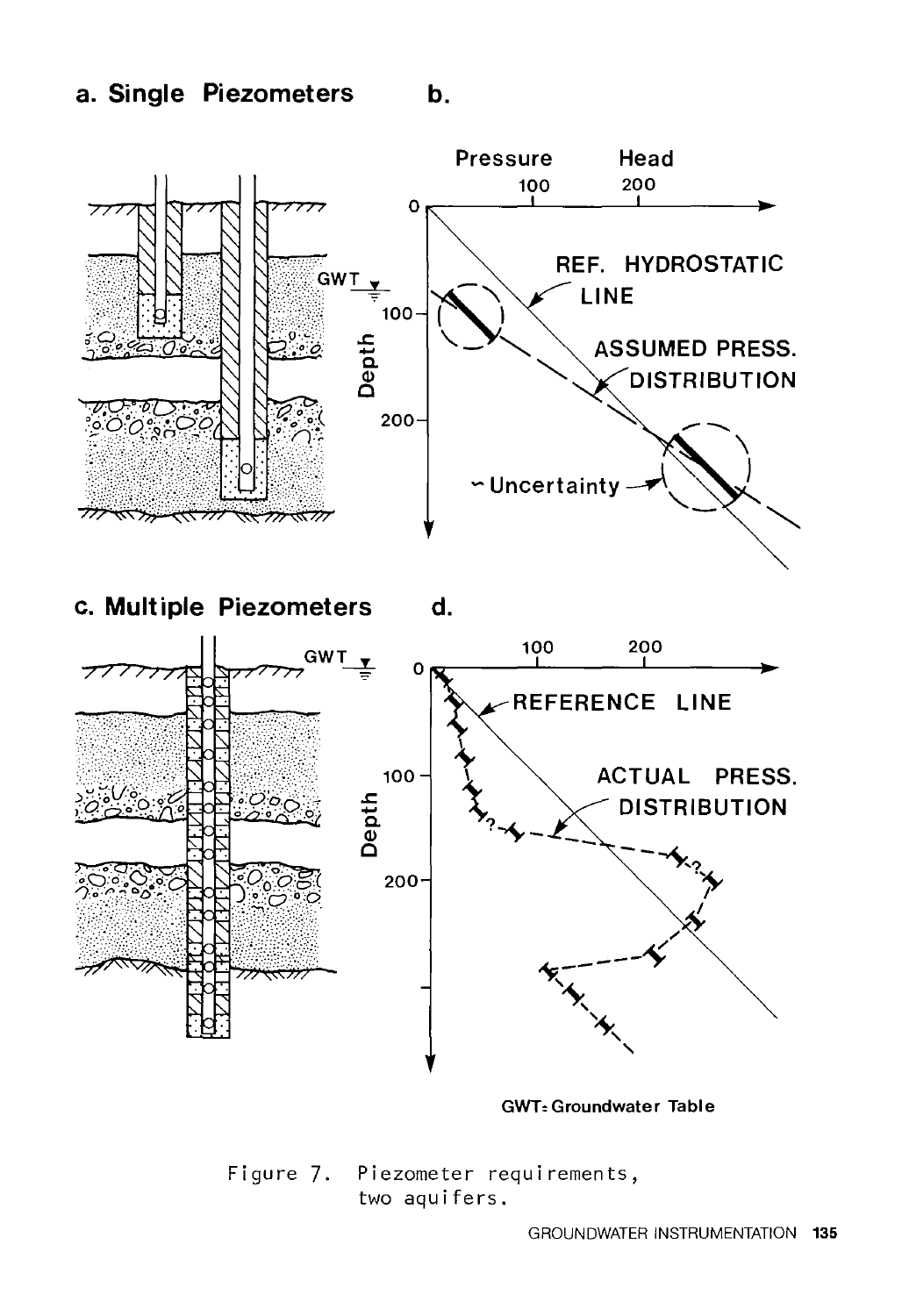hydrostatic line. Figure 6d shows that the pressure distribution in the bedrock below the aquifer is flatter than the reference line. Thus, the groundwater is flowing downwards in the aquifer and upwards in the bedrock toward the bedrock contact. The question marks indicate that there is uncertainty about the water pressure at the bedrock contact and about the precise position of the groundwater table. Even more piezometers would be required to remove these uncertainties. It is apparent from this example that measurements from a single piezometer can be highly misleading, even when the geology is very simple.

A similar but more complex hydrogeologic condition is shown on Figure 7. The positions of the two single piezometers, one in each aquifer, are shown on Figure 7a. The corresponding results of the measurements from these piezometers are shown on Figure 7b. As before, the measurements are shown by the heavy bars. The length of each bar is determined by the depth interval in the measurement zones. The slope of each bar is made equal to the slope of the reference hydrostatic line. The equivalent uncertainty circles are shown together with an interpreted groundwater table.

The identical aquifers are shown in Figure 7c, but with more piezometer ports installed. The corresponding distribution of pressure head versus depth is shown on Figure 7d. As in Figure 6, the results obtained with more piezometers show little resemblance to those given in Figure 7b. The pressure distribution in Figure 7d indicates that the upper aquifer is draining downwards·and that a second drain occurs at the top of the bedrock contact. The results also indicate that the top of the lower aquifer is a high pressure region where flowing artesian conditions are present and water is being fed both upward through the aquitard between the aquifers and downward toward the bedrock contact. The pressure distribution is hydrostatic in the bedrock. Also, the groundwater table is near the ground surface rather than 80 units below the surface as indicated in Figure 7b.

Figure 8 shows the pressure distribution versus depth for a drill hole made in mountainous terrain in central British Columbia. The pressure distribution given in Figure 8 was collected with the Westbay Profiler, an instrument which measures bottomhole pressures and allows permeability values to be obtained during intervals in the drilling operation. The Profiler is used inside HQ and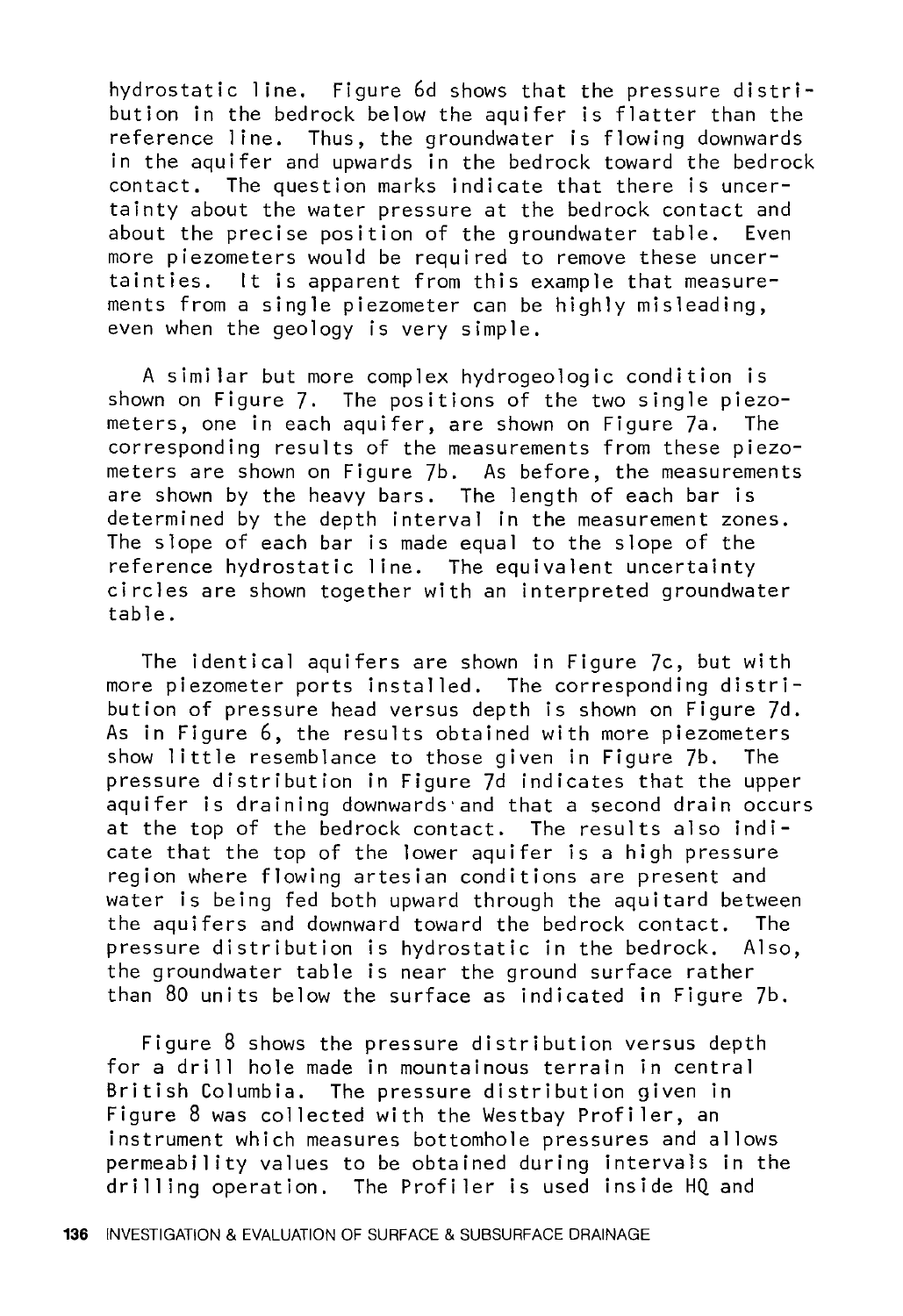

Figure 8. Field record, pressure head versus depth using Westbay's Profiler.

NQ-size wireline rods and has been operated to depths of 300 meters. Figure 8 also shows the results obtained from the few piezometers installed in this drill hole. Profiler measurements were made to establish the best locations for the permanent piezometers. It can be seen that without knowledge of the pressure distribution obtained from the numerous Profiler water pressure measurements, it would be easy to interpret incorrectly the results from a few piezometers.

It is necessary to have at least two data points in each aquifer when the pressure distribution is represented by a straight line. Another data point is required to confirm the straight-line pressure interpretation and a further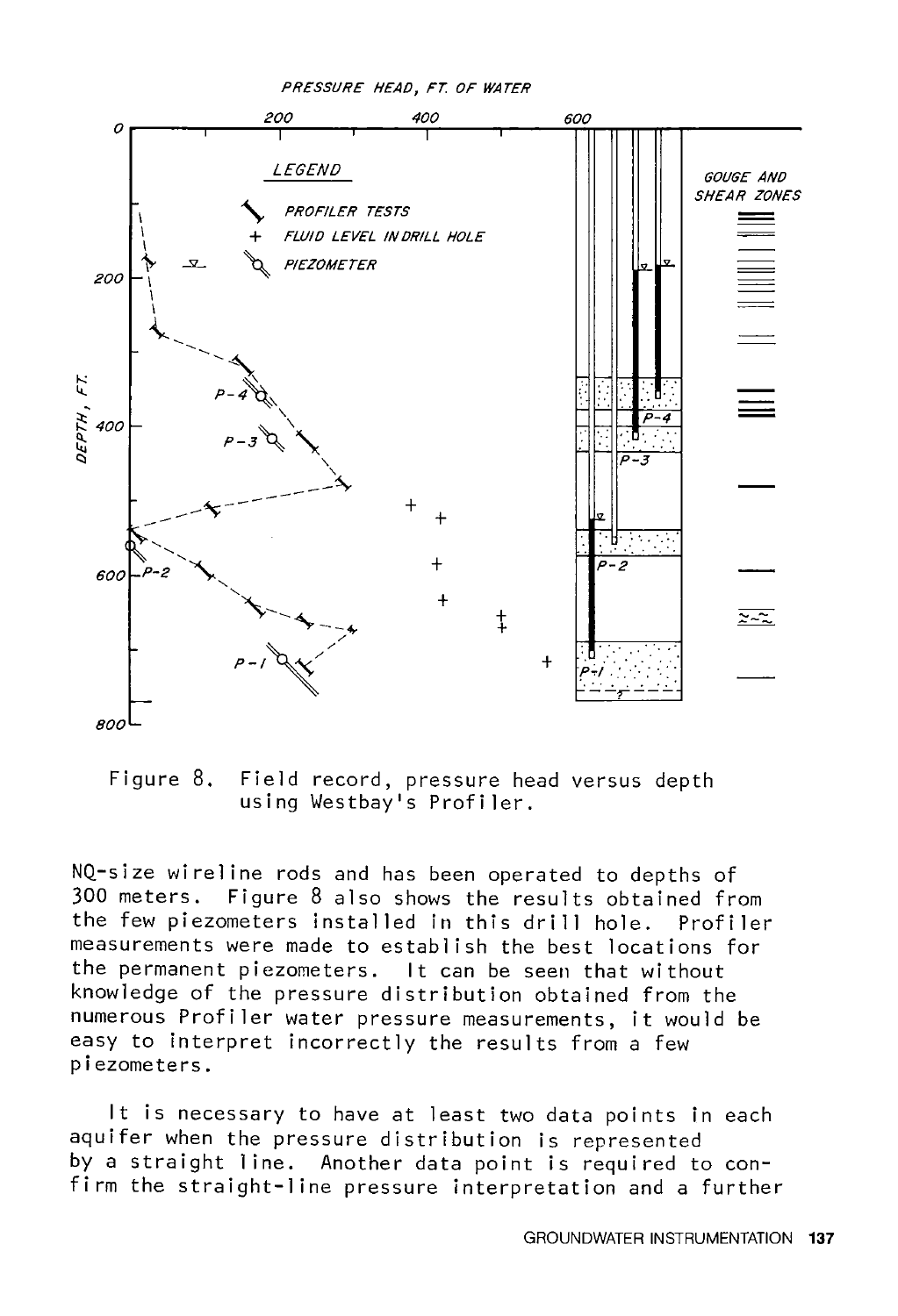data point is required if the monitoring system is to have the minimum amount of built-in redundancy. Thus, two data points per aquifer are the absolute minimum to investigate the pressure distribution and four data points per aquifer are the minimum needed to recognize non-linear pressure distributions and have a single redundant data point. For an evaluation of an aquifer there should be at least one data point in the adjacent unit. Hence, for one aquifer the absolute minimum number of piezometer data points is three. The minimum number does not permit unusual situations to be checked and significant exceptions could easily go unrecognized. For an adequate monitoring system five data points are required, four in the aquifer and one in the layer below. The adequate number has some redundancy and enables one to detect unusual situations.

Assuming that the pressure distribution in the aquitards separating the aquifers will not be particularly significant, a minimum of one and preferably two data points in each aquitard would be required. Thus, for the two aquifers shown in Figure 7 the minimum number of data points would be seven (two in each aquifer and one in each of the overlying, intervening and underlying aquitards), whereas adequate coverage would require fourteen data points (four in each aquifer and two in each aquitard). If the settlement of compressible layers is of concern, then additional piezometers would be required in any compressible aquitards.

#### TYPES OF PIEZOMETER INSTALLATIONS

The available types of piezometer will generally fall within one of the categories shown on Figure 9. These categories are: a) open piezometers, b) closed piezometers, and c) valved (or combined open/closed) piezometers. This classification has been adapted from those suggested by Schmidt and Dunnicliff (3), Cording et al (2) and Dunnicliff (12). The main modification is the addition of the valved category which was not available at the time these earlier classifications were made.

#### Open Piezometers

The open piezometers shown in Figure 9a are those in which the air-water interface is contained within the piezometer casing or tubing and the position of the interface is recorded for a particular measurement zone. The open piezometers shown are essentially the same and only differ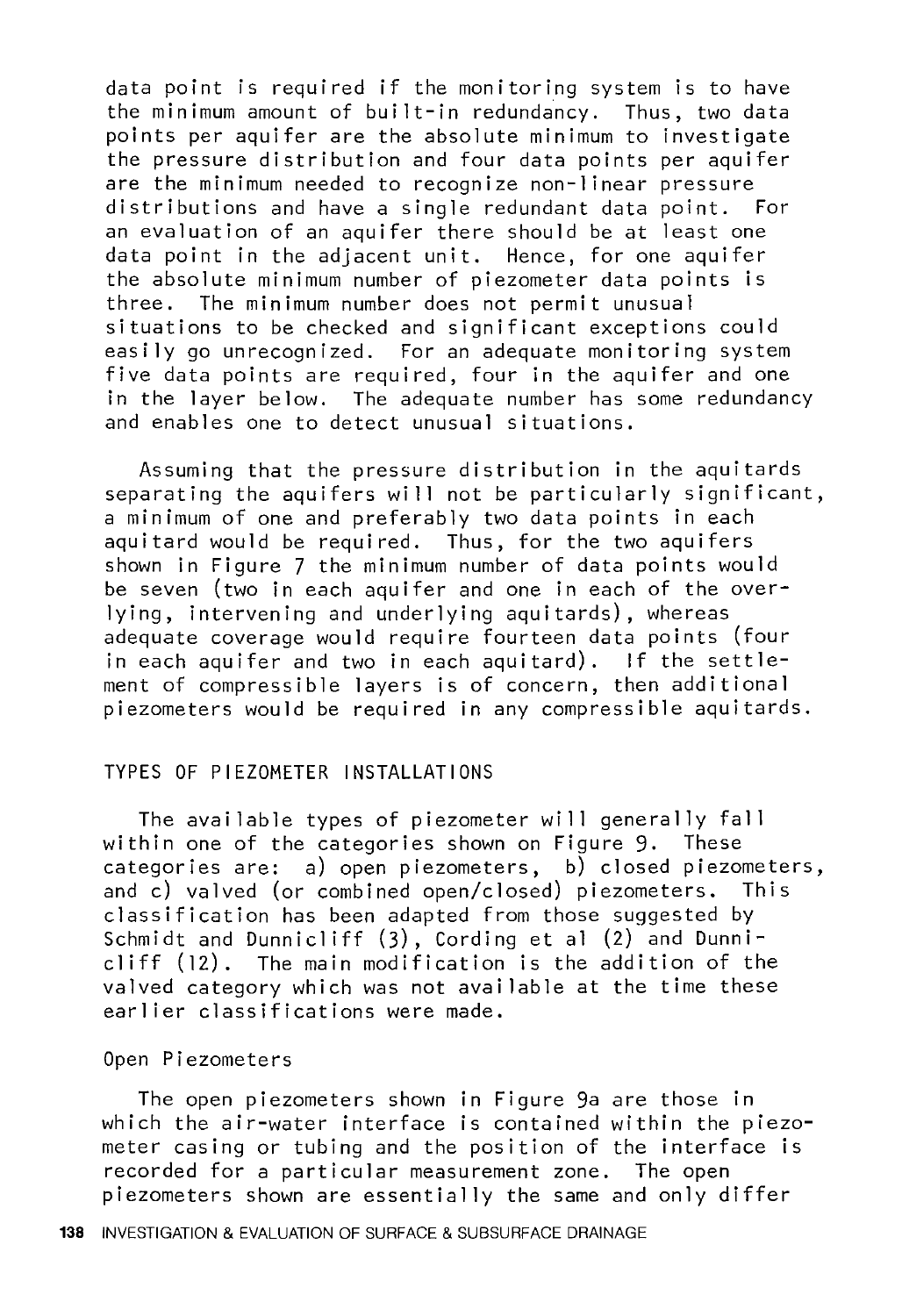# a. **OPEN PIEZOMETERS**



**b. 'CLOSED' PIEZOMETERS** 



i. Formation Fluid Types ii. Diaphragm Types

**c. VALVED Pl EZOMETERS** 



i. Sliding Valve Type ii. One-way Check Valve Type

Figure 9. Types of piezometers.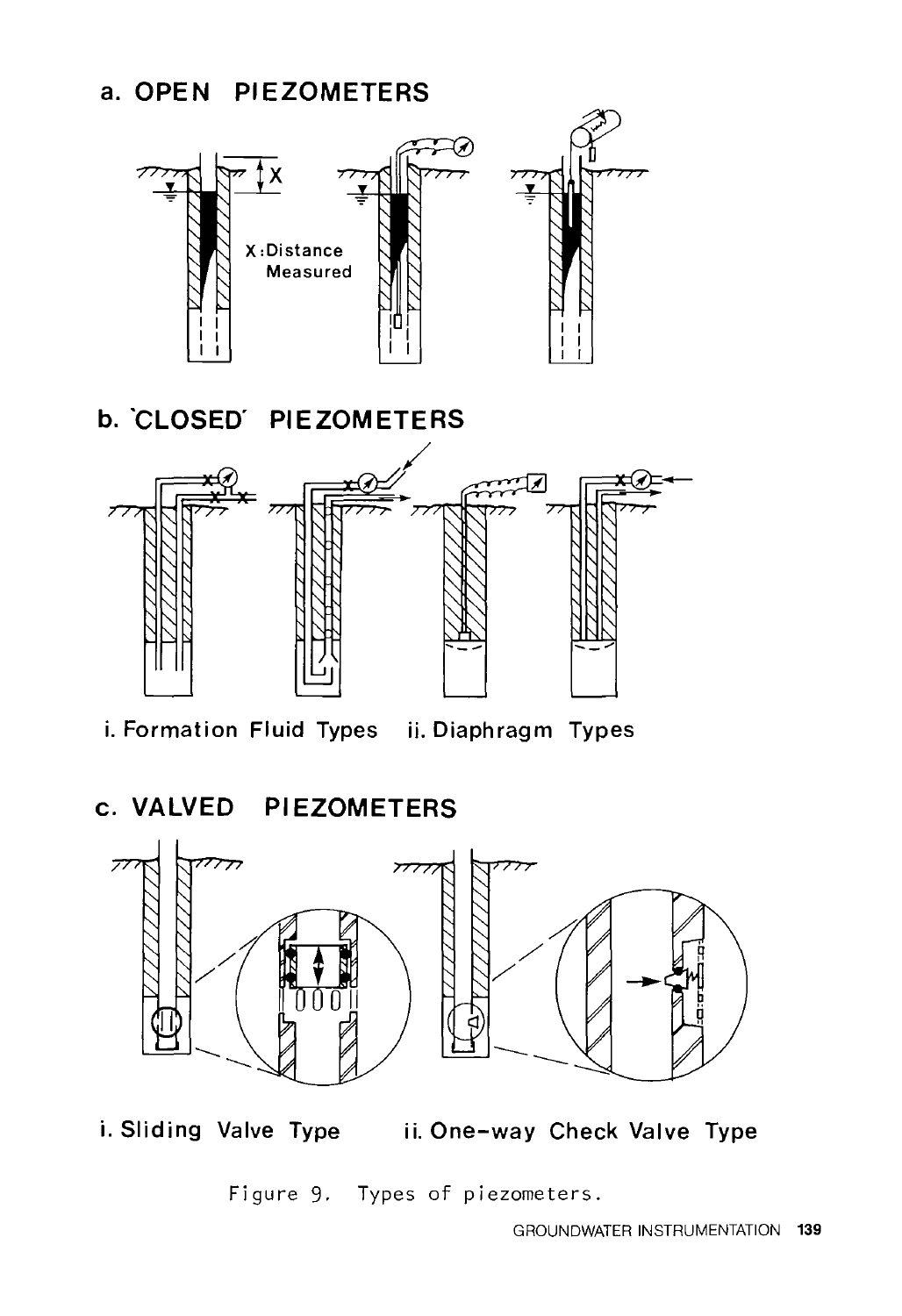in the method used to record the elevation of the interface.

These methods can include tape measurements, sonic measurements, floats attached to rotating drum recorders and almost any of the systems used to measure water pressure in the other types of piezometers (for example, pneumatic or strain-gauge pressure transducers, etc.). The principal advantages of the open piezometers are their simplicity, the ease with which they can be checked by response testing, and the relative ease with which water samples can be ob-Open piezometers can be constructed so as to permit the "development" of the formation surrounding the tip following installation. This development is often required to remove the effects of natural and added drilling muds and to decontaminate (i.e., remove traces of the drilling fluids) prior to water quality sampling. The principal disadvantages of the open system piezometers are their slow response times in low permeability soil and rock formations and the technical difficulties that can result when one<br>attempts to place several in the same drill bole. Another attempts to place several in the same drill hole. disadvantage can be that the open piezometers cannot be used to measure negative pore-water pressures. Open piezometers generally cannot handle flowing artesian conditions effectively, particularly in freezing weather.

#### Closed Piezometers

Closed piezometers are of two main types: those that use the actual pore fluid of the soil or rock to make the measurements and those that sense the fluid pressure through diaphragms. These are referred to on Figure 9 as "formation fluid types" and "diaphragm types," respectively.

The formation fluid type of piezometer is similar in several respects to the open piezometer. Tubes are introduced into the piezometer casing or drill hole which is then sealed and the tubes are led away to a recording station. Here the water pressure is recorded or air is introduced and allowed to bubble out of the end of the tube and the pressures are recorded. Response tests are generally quite difficult to make for calibration of the performance of the piezometers. Water samples sometimes can be obtained from the formation fluid type of piezometer. The response time for this type of piezometer is usually much faster than for open piezometers. An added advantage is that the lines can often be led out horizontally thereby reducing any interference with mining operations. The main disadvantage is that long lines from the tip are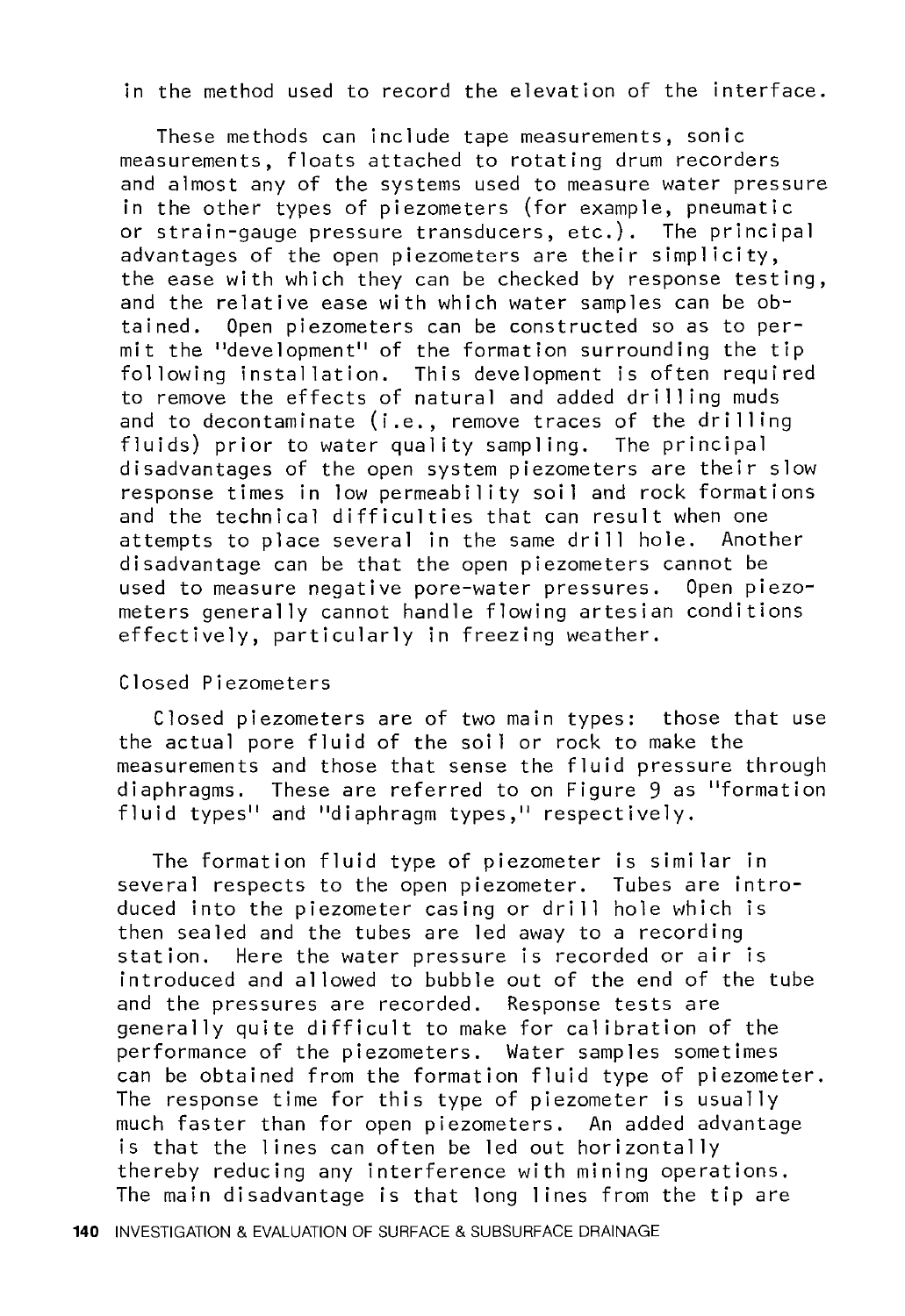susceptible to damage. Damaged or leaking lines can be difficult to detect and repair and can result in incorrect data being recorded.

The diaphragm type of closed piezometer has many variations, but generally the sensing mechanism uses the displacement of a diaphragm to indirectly indicate the water pressure. In certain diaphragm piezometers the diaphragm acts as a butterfly valve. In some the movement or displacement of the diaphragm is sensed. In others the stress in the flexing diaphragm is interpreted by strain measurements. Movement of the diaphragm or the stresses introduced by the movement can be sensed pneumatically, hydraulically or by electrical and electronic means.

The principal advantages of diaphragm piezometers are: l) their shorter response time in comparison with open piezometers, 2) their ease in adapting to automatic recording devices, 3) the ability of some types to avoid the presence of water either at the top of the piezometer casing or in the measurement lines (important in freezing weather), and 4) their ability to have their measurement lines led away horizontally from the piezometer tip if required. The principal disadvantage is that one is usually unable to check the calibration of these instruments once installed. (In some cases calibration can be achieved with extra lines). Other disadvantages include: the inability to collect water samples, the susceptibility of the electrical systems in the subsurface environment to short circuiting, and the susceptibility of the pneumatic and hydraulic systems to leakage resulting in erroneous results. Furthermore, to attain levels of accuracy comparable with those obtained in open piezometers, relatively expensive electronic apparatus is required, Most electrical systems are susceptible to transient electrical currents as the leads can act as long antennae. Lightning has also damaged permanent electrical/ electronic systems. The pneumatic systems become rather slow below depths of 80 meters and readings are often unacceptably slow below 200 meters.

Valved Piezometers

Valved piezometers are a relatively new development of Westbay Instruments Ltd. whereby a valve which can be opened and closed is placed on the side of the piezometer casing. In the two types shown in Figure 9, the valve can be a sliding valve which can remain open or closed or it can be a one-way check valve which remains closed due to external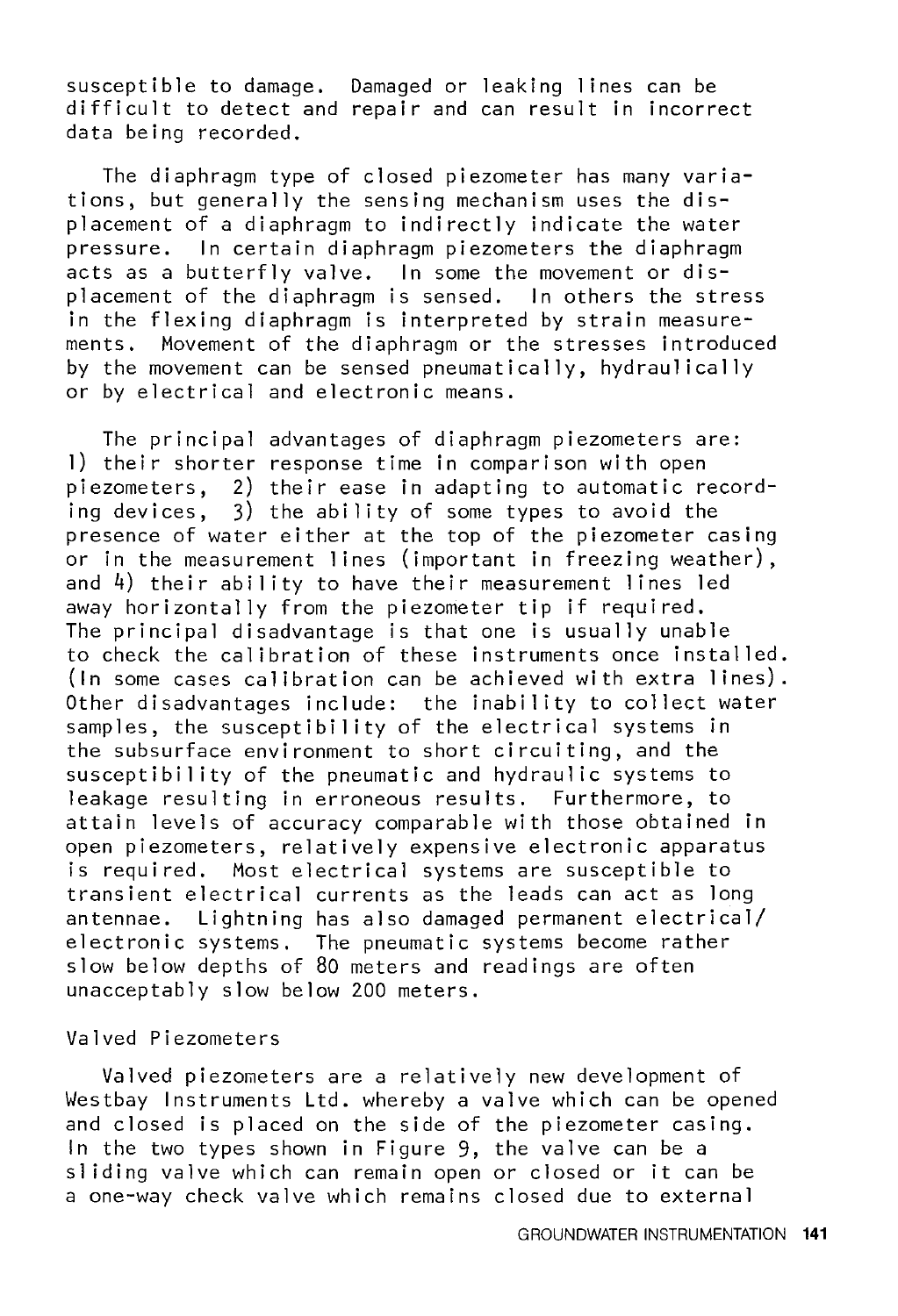water pressures until it is opened from the inside as shown by the arrow.

The sliding valve type of piezometer can be operated as an open piezometer or as a closed piezometer. In the latter case an inflatable packer would be installed on either side of the valve to seal off a portion of the inside of the piezometer casing.

The valved piezometer with a one-way check valve requires a special probe which can find the valve at the correct depth and orientation, seal the valve from the water inside the piezometer casing, open the valve, and finally sense the exterior water pressure or take a water sample. The probe can contain an electronic, pneumatic or hydraulic pressure transducer which can be read at the surface.

The valved piezometers tend to combine the best attributes of the open piezometers and the closed piezometers<br>and eliminate some of the disadvantages of each. For and eliminate some of the disadvantages of each. example, they can be as responsive as all but a few of the closed piezometers yet can readily undergo response testing to check the calibration of the transducers, the operation of the valve, and its connection to the formation outside. Also, when using electrical transducers for pressure measurements no electrical or pneumatic lines are left in the casing between readings unless continuous measurements are required. In the latter case the transducers can still be removed for calibration or repair. This allows one to take advantage of the accuracy and convenience of electrical pressure transducers without leaving such devices in the drill hole with the attendant problems discussed by Casagrande (1). Valved piezometers may readily be used to measure pressures below atmospheric pressure.

A significant advantage of valved piezometers is that large numbers of them can be placed in a single drill hole. With other types of piezometers there are both practical and economic limits to the number that can be placed in a drill hole. For the other piezometers the practical limits are generally reached for all but the most skilled field technicians at about three piezometers per drill hole. The need for multiple piezometer installations becomes apparent when groundwater instrumentation considerations are examined in detai 1.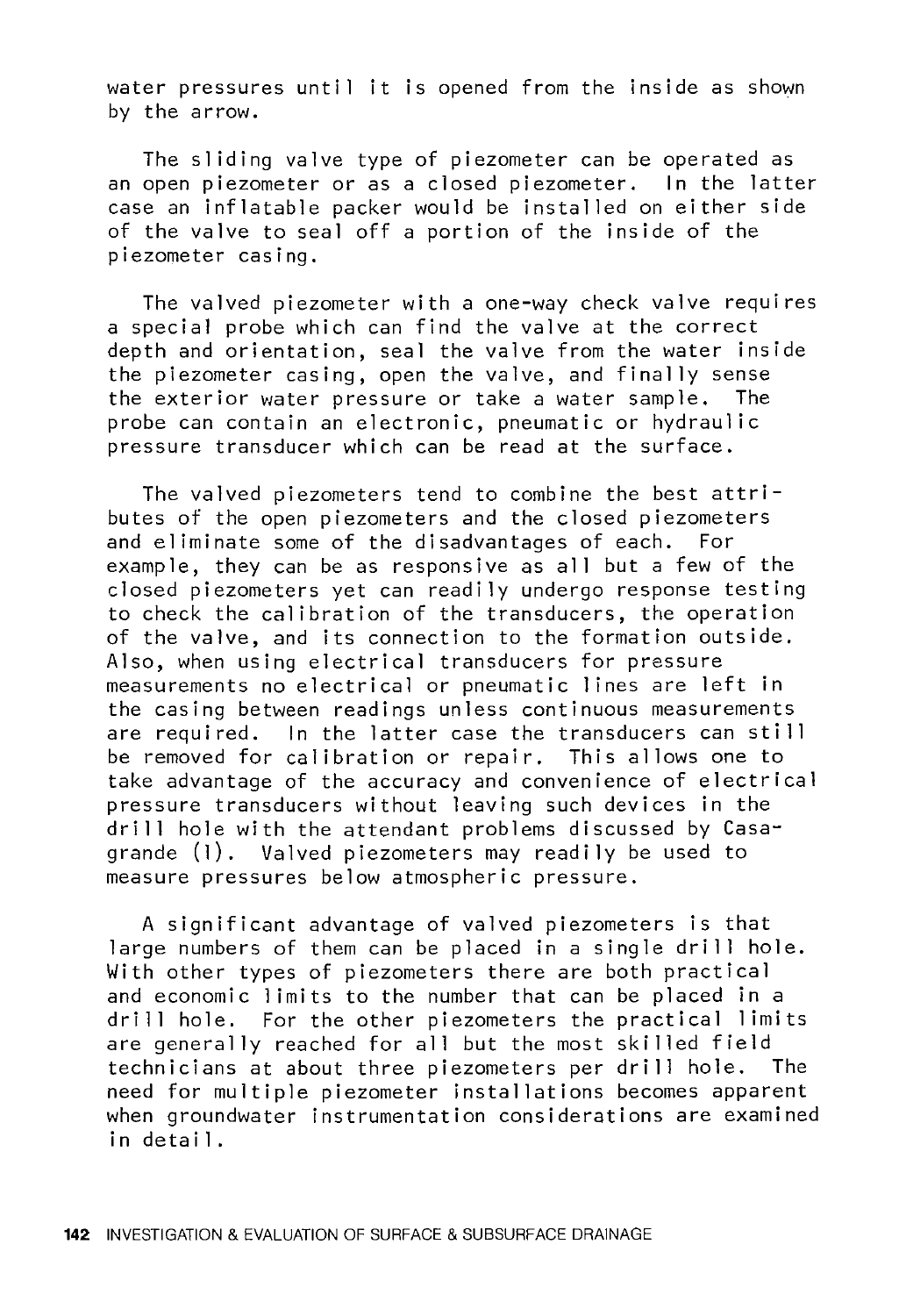#### GROUNDWATER INSTRUMENTATION CONSIDERATIONS

#### Cost of Drill Holes

The cost of drill holes is usually a significant factor in groundwater instrumentation budgets. Drill hole costs can run from a few dollars to over \$100 per foot with good quality cored drill holes generally running from \$20 per foot and up. Costs are influenced by many variables including the size and depth of the drill hole, accessibility, the total footage drilled, etc. Drilling costs typically amount to from 40 to 90 percent of a groundwater instrumentation budget. Thus, reducing the number of drill holes per installed piezometer can appreciably lower the groundwater instrumentation costs.

#### Scheduling

On many jobs the number of drill holes that can be used for instrumentation is not limited by cost so much as by scheduling. In all phases of mining--exploration, environmental assessment, design, production and monitoring--the drilling operation is commonly on the critical path or can easily interfere with critical path operations. Thus, the fewer the drill holes, the fewer the scheduling problems.

#### Surface Protection

If the groundwater instrumentation is to survive and permit monitoring over a period of time, it is generally necessary to protect the top of the drill hole. In freezing weather this could mean the construction of an insulated shack. Near mine operations reinforced structures may be required or the area may have to be isolated from operations. Sometimes protection consists of burying the piezometer casing. All of these methods can be costly in terms of labor and capital costs or in terms of reduced operational efficiency. There is an obvious advantage in reducing the number of field protection facilities.

Potential Damage to Formations to be Monitored or Sampled

Unless each drill hole is carefully drilled and sealed after the piezometer casing is installed, it is quite easy to adversely influence the groundwater measurements or samples with the very program that is supposed to obtain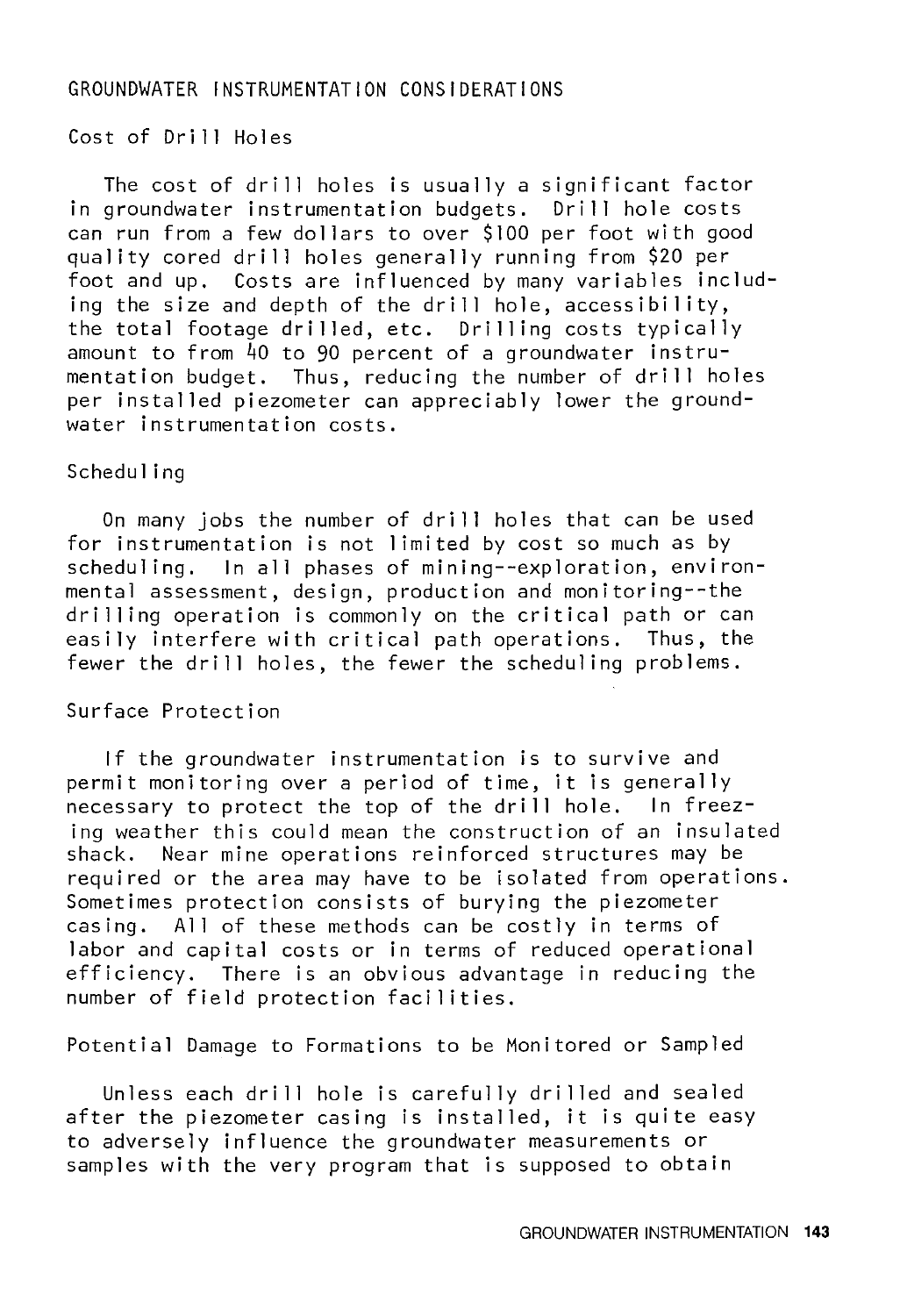these data. The potential for damage can be high in environmental monitoring of hazardous underground fluids. Leakage from one formation to another through the drill hole or casing can be a principal means of spreading a contaminated fluid. Groundwater quality monitoring systems can adversely affect the problem they are supposed to be helping to solve. The potential for formation damage increases directly with the number of holes drilled. Thus, from the viewpoint of formation damage, the more piezometers placed in one drill hole, and therefore the fewer the drill holes, the better.

Three-Dimensional Sampling Requirements

Groundwater sampling and pressure measurements occur in a three-dimensional framework. This requires a spacial distribution of sampling and measurement points. Thus, one must usually consider portraying the groundwater data on plans showing their areal distribution as well as on several hydrogeologic sections made more or less at right angles to each other. To do this, the groundwater data must be available at a considerable number of locations and at numerous depths. Deep groundwater sampling may require that pressurized samples are taken to ensure that no gases have escaped from the sample between the sampling point and the laboratory. The mathematics of the situation can quickly show that great economy in drill holes and data monitoring points can be obtained if numerous measurements can be made in single drill holes. A large number of sampling points can be particularly important in environmental monitoring situations where the actual location of a leakage path is not known in advance of sampling and analyses.

#### Redundancy Requirements

As previously noted, no good groundwater instrumentation system would be complete without a consideration of redundancy requirements. Installations which achieve over 90 percent functional operation of the completed groundwater monitoring systems are quite rare, particularly when the depths of the drill holes extend below several hundred feet. After the system has been installed, various environmental factors operate the reduce the efficiency of the system and attrition occurs. Human error can also result in losses to the groundwater monitoring system. A fully redundant system might have two data points installed for each one required. The amount of redundancy required is dependent upon the needs of the project, but should commonly range from 10 to 20 percent of the installed system.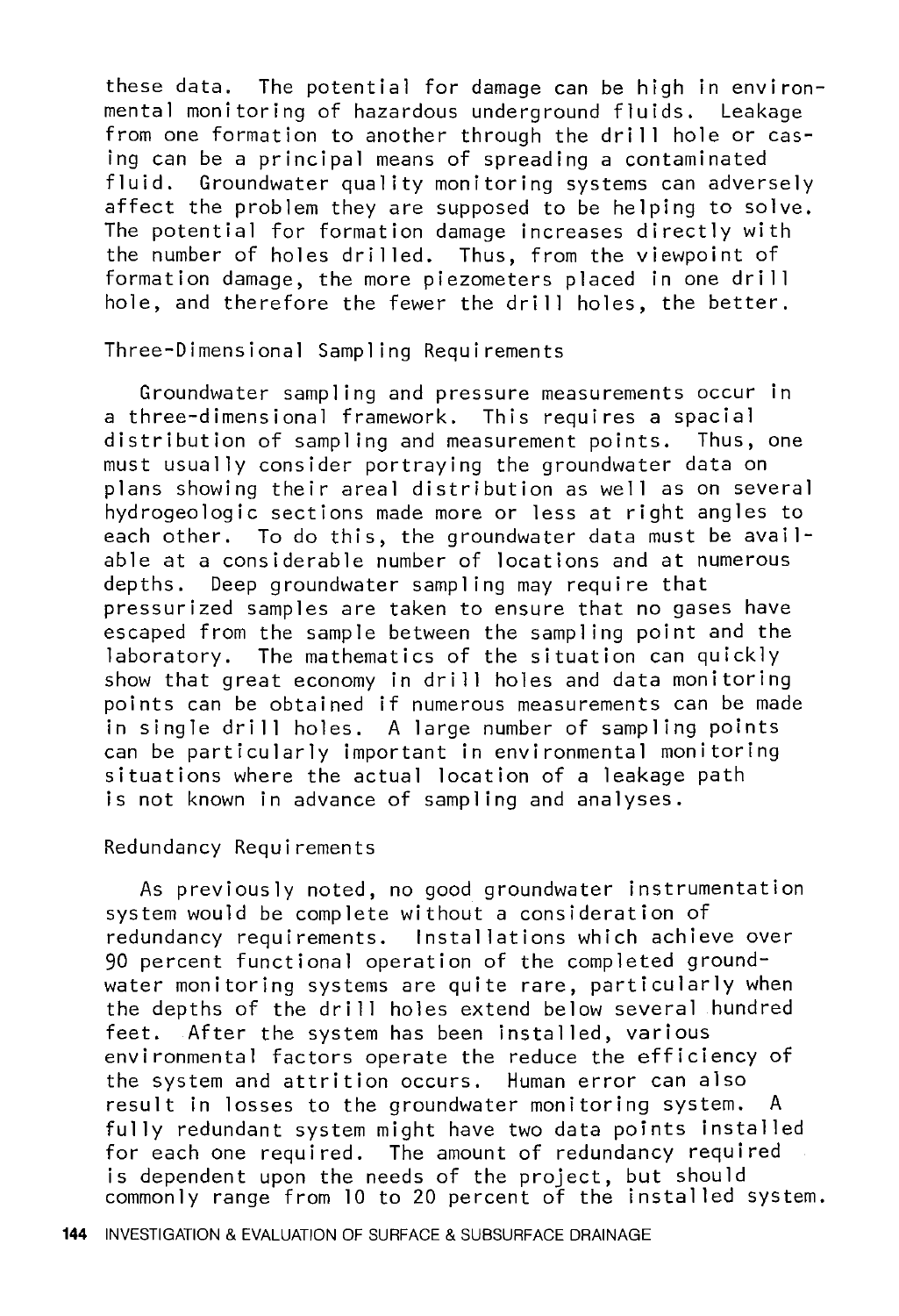#### Verification Requirements

A good quality groundwater instrumentation system should have a method for verifying the accuracy of the measurements. For pressure and permeability measurements this means that response testing of the entire measurement system must be possible. This would include testing of the transducer, leads, and readout as well as testing of the degree of connection of the interior of the piezometer tip to the water in the geologic formations outside. In water quality sampling 'verification' means that one can demonstrate that the drilling fluids have been removed and that repeated samples can be taken to check the results of anomalous laboratory analyses.

Redundant data from adjacent piezometer ports can help to verify results. Hence, verification can also mean having sufficient piezometer ports so that it can be shown that an adequate number of measurements have been made. Again, it is apparent that multiple measurements in the same location can help solve the verification requirement but only if each measurement itself can be independently checked.

#### Documentation of the Geology and Hydrology

The groundwater measurements, in most cases, must be closely tied to the geologic conditions encountered in the drill holes. This usually means that the geology of the instrumentation drill holes must be well documented by drill core, geophysical wireline logging or both. This type of documentation can be almost a necessity to enable the seals along the piezometer casing to be placed in the most advantageous locations. When deciding upon the location of piezometer ports and seals, it is particularly helpful if the distribution of the piezometric pressures and the distribution of permeability in the drill hole is known as soon as the drilling is completed and before the permanent piezometer casing is placed in the drill hole. This can be done by single or double-packer injection tests made at intervals during or following drilling and presented as in Figure 8.

When one accepts the necessity for documentation of the geology and hydrology of the instrumentation drill holes, it becomes apparent that a significant advantage can result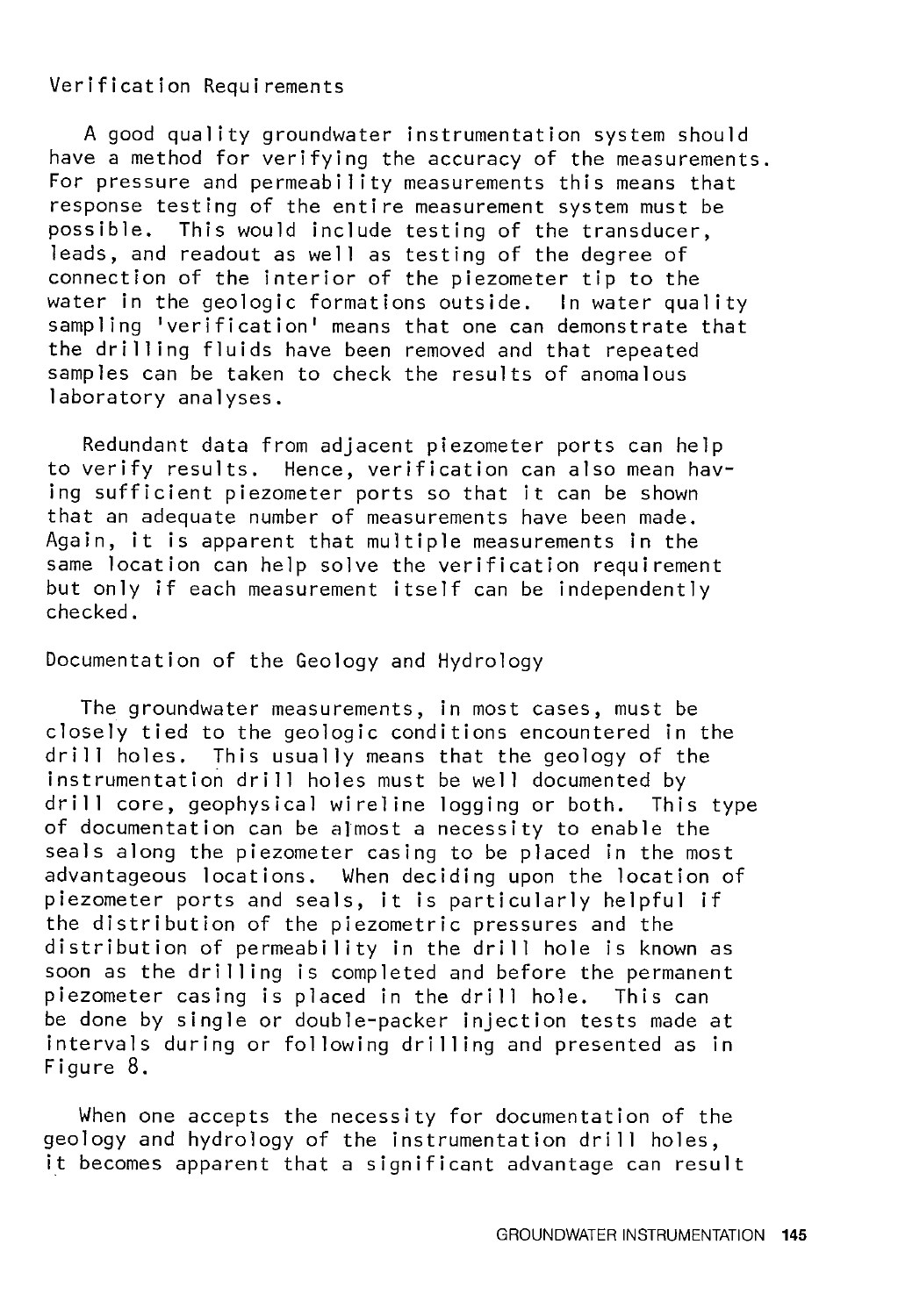from increasing the number of piezometers in a single drill hole and thereby reducing the number of the more costly cored and logged drill holes.

Sealing Requirements

Groundwater measurements and sampling can suffer greatly if the seals are not properly made above each piezometer tip and/or between each piezometer port. Seals can be difficult to place in caving hole conditions and where flows can develop between different parts of a drill hole. Seals are made by using bentonite, settable grouts, or solid or inflatable packers. Inflatable packers can be expanded with air, water, or grout mixtures. When flowing conditions are encountered, inflatable packers are usually the minimum treatment required. In the typical drill hole the water pressure distribution is seldom hydrostatic; thus, there is almost always the possibility of flows occurring within the drill hole which are unknown to the surface crew. Hence, inflatable packers can provide appreciable assurance that the piezometer tips or ports are properly sealed.

Where water sampling is undertaken, it can be important that chemically active sealing materials such as bentonite and cement grout do not contact the sampling waters since they could have a significant and irreversible effect on the quality of the sampled waters. Unlike the other items noted in this section of the paper, sealing can become more difficult when the number of piezometers or piezometer ports installed in a single drill hole is increased because this also increases the number of seals required. With all but the valved piezometers, the complexity of each seal increases directly with the number of piezometers placed in a single drill hole.

In conclusion, it is apparent that with all these groundwater instrumentation considerations, except sealing, there is a significant advantage in placing an increased number of piezometers in single drill holes (i.e., multiple piezometer installations). In the matter of sealing the problem is made appreciably more difficult for multiple installations of all types of piezometers discussed except for the valved piezometers. Therefore, it is worthwhile examining multiple piezometer installations in more detail.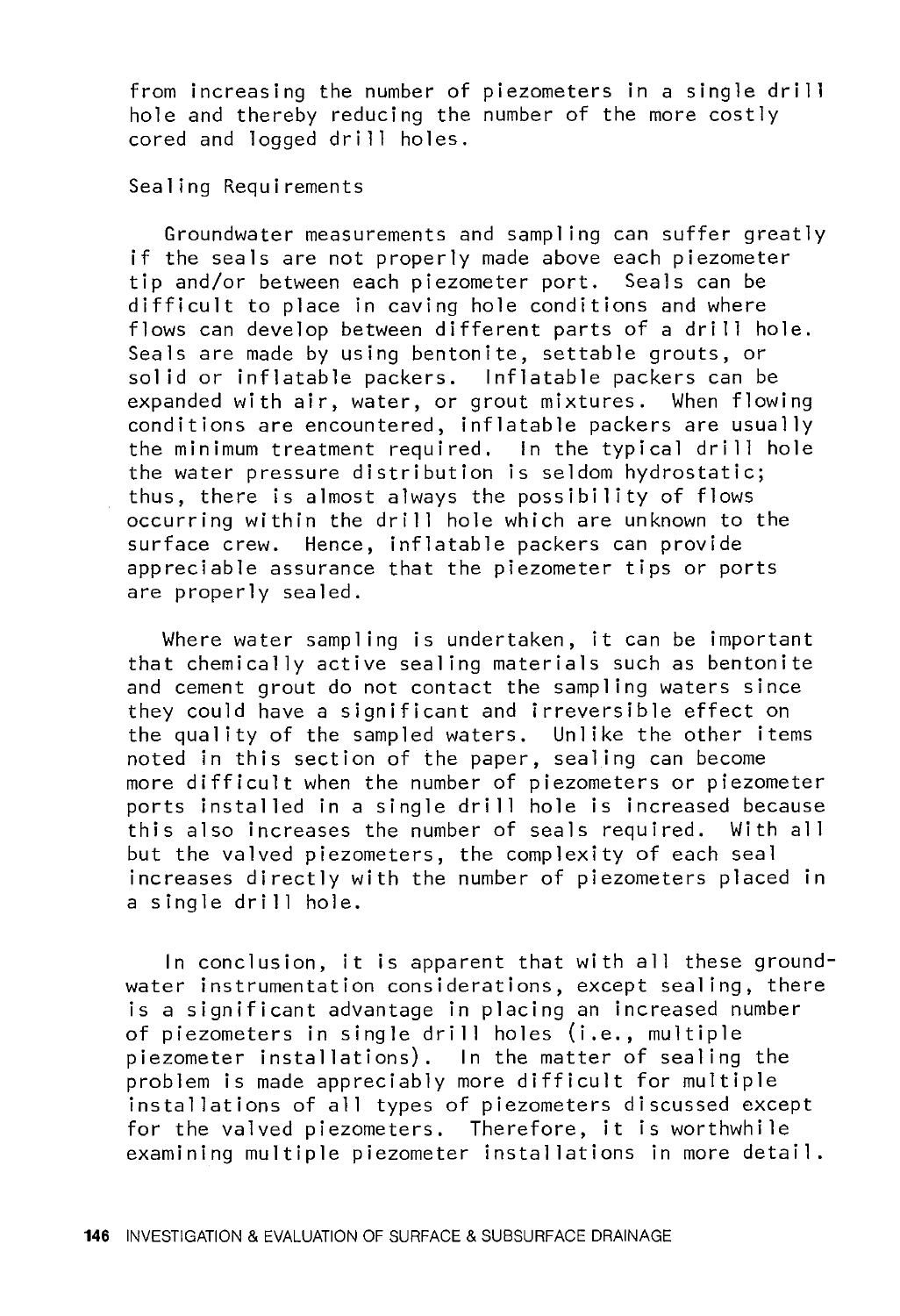

a. Nest of single  $\qquad \qquad$  b. Single drillhole . Single drillhole with multiple valved piezometer ( Westbay's standpipe piezometers with conventional multiple piezometer completion **MP** System)

> Figure 10. Comparison of multiple piezometer installations.

#### MULTIPLE PIEZOMETER INSTALLATIONS

The technical need for multiple piezometer installations has been discussed but practical considerations, costs, and scheduling have not received sufficient attention.

Practical Considerations

Figure 10 shows a comparison of three types of multiple piezometers: a) a nest of several standpipe piezometers placed in individual drill holes, b) conventional multiple piezometers installed in one drill hole, and c) a single drill hole with multiple piezometers of the valved type (the new Westbay MP System).

A visual comparison of the relative complexity of the three systems suggests some of the advantages of the valved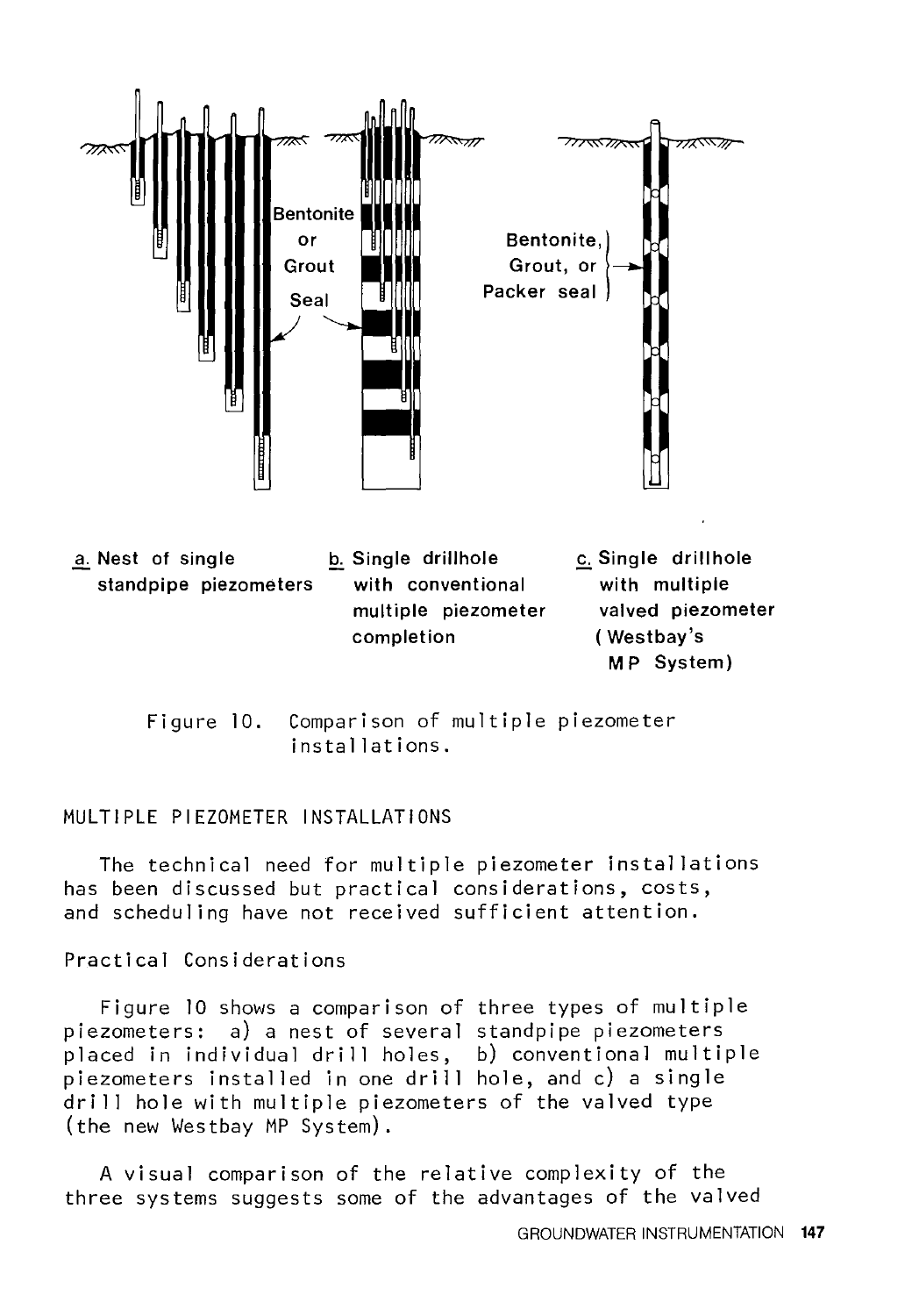type of piezometers for multiple completions. The nest of single position standpipe piezometers can be installed but it is usually time-consuming and costly, even if the successive drill holes did not influence the measurements made in those piezometers placed first. The installation of the conventional multiple piezometer shown in Figure lOb would be a technical challenge even to an experienced field crew. In such types of installations the chances of losing the drill hole and some of the piezometers increases directly with the number of completions attempted. Also, as the number of piezometers increases, it becomes more difficult to place an adequate seal between the maze of tubes, casings or wires within the drill hole. The sealing problems tend to increase geometrically with the number of piezometers attempted. Figures lOa and lOb also illustrate the severe problems that can result when one is confronted with a multitude of similar appearing pipes or wires at the ground surface. If the individual casings or leads are not permanently and correctly labelled, then the best of measurements cannot overcome the error introduced by reading the wrong piezometer tip.

With the valved multiple piezometer installations, such as illustrated in Figure lOc, there is almost no practical limit to the number of piezometer ports that can be installed in a single drill hole. This is achieved because no wires or tubes are required to join each port to the surface. Currently, piezometer ports can be installed as close as 1 foot apart, although it is most convenient to install them at spacings of 5 feet. The plastic casing has been installed to depths of 1000 feet and should be suitable in drill holes extending 2000 to 4000 feet in good quality rock. With valved piezometers 20 piezometer ports can be placed in a 100-foot drill hole or 200 piezometer ports can be placed in a 1000-foot drill hole. Drill holes may be vertical, inclined or horizontal.

#### Cost and Scheduling Considerations

It is worth reviewing briefly the cost and scheduling considerations which should be taken into account in comparing alternative groundwater instrumentation systems. Estimates of costs and schedules are summarized on Table I. This table compares the three types of multiple piezometer installations shown on Figure 10.

For each of the three types of multiple piezometer installation reviewed, three different numbers of piezometer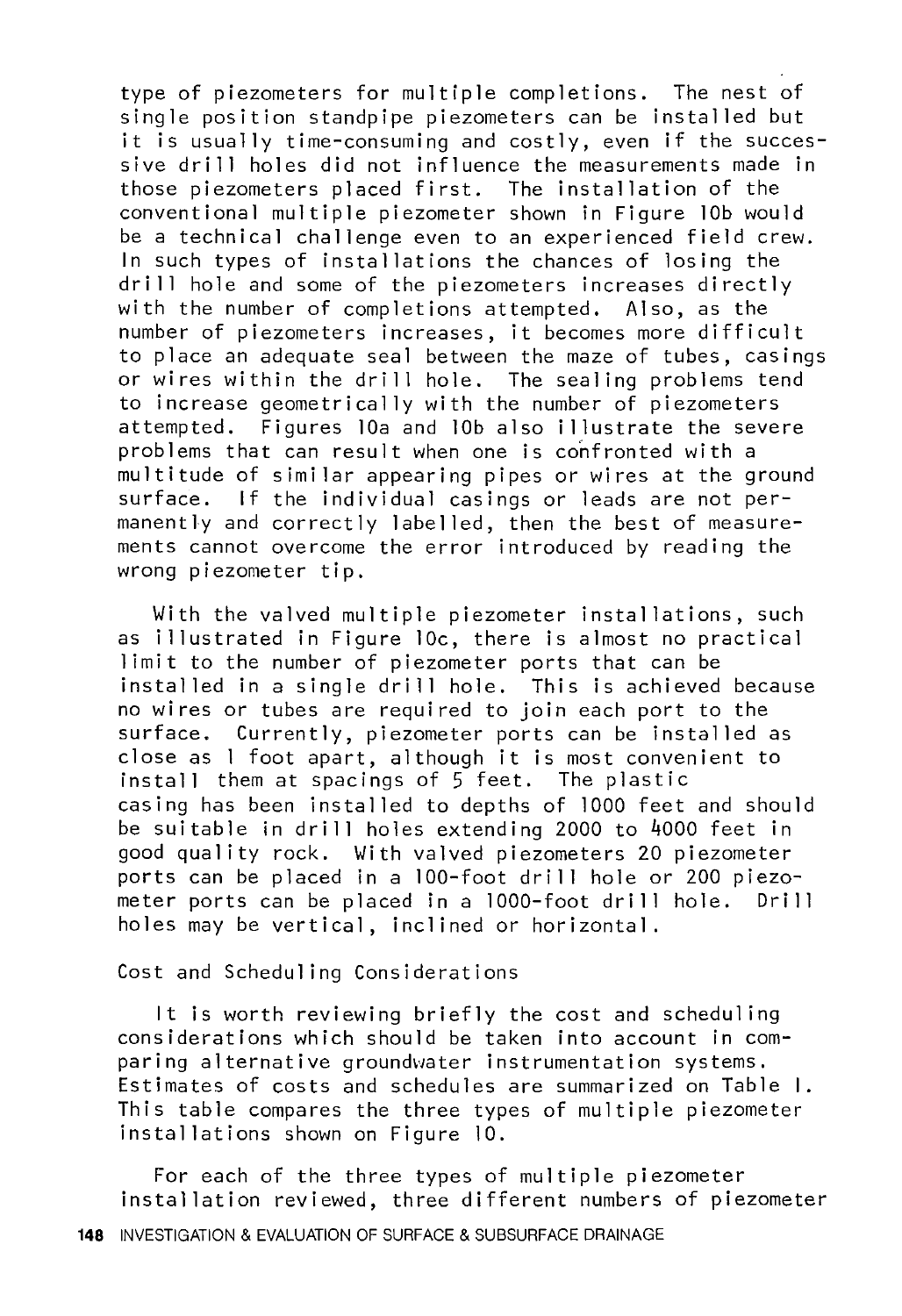Table **l.** Comparative summary of costs and scheduling for multiple piezometer installations.

|                                                                                                                                     | One<br>Piezometer<br>per<br>drill hole | Three<br>Piezometers<br>per<br>drill hole    | Multiple Valved<br>Piezometers per<br>drill hole<br>(Westbay) |
|-------------------------------------------------------------------------------------------------------------------------------------|----------------------------------------|----------------------------------------------|---------------------------------------------------------------|
|                                                                                                                                     |                                        |                                              |                                                               |
|                                                                                                                                     | Units                                  | Units                                        | Units                                                         |
| 3 Piezometer Installation                                                                                                           |                                        |                                              |                                                               |
| Drill hole costs<br>Installation labor<br>Installation equipment<br>Material costs<br>Overhead costs<br>Drill hole protection costs | 2<br>3<br>0.3<br>0.5<br>3<br>3         | 1<br>$1.5 - 2.0$<br>0.2<br>0.3<br>2<br>1     | $1*$<br>ı<br>$\mathbf{1}$<br>ı<br>ı<br>ı                      |
| Schedule Time                                                                                                                       | 3                                      | $\overline{2}$                               | $\mathbf{1}$                                                  |
| 10 Piezometer Installation                                                                                                          |                                        |                                              |                                                               |
| Drill hole costs<br>Installation labor<br>Installation equipment<br>Material costs<br>Overhead costs<br>Drill hole protection costs | 5.5<br>8<br>0.8<br>2<br>8<br>10        | 3.3<br>5.<br>0.5<br>$\mathbf{1}$<br>5<br>3.3 | 1<br>1.1<br>1.1<br>1.5<br>1.1<br>$\mathbf{1}$                 |
| Schedule Time                                                                                                                       | 8                                      | 5                                            | 1.1                                                           |
| 20 Piezometer Installation                                                                                                          |                                        |                                              |                                                               |
| Drill hole costs<br>Installation labor<br>Installation equipment<br>Material costs<br>Overhead costs<br>Drill hole protection costs | 10.5<br>15<br>3<br>4<br>15<br>20       | 7<br>10<br>ı<br>2<br>10<br>7                 | ı<br>1.2<br>1.2<br>3<br>1.2<br>ı                              |
| Schedule Time                                                                                                                       | 15                                     | 10                                           | 1.2                                                           |

\* Includes no allowance for using smaller diameter drill holes.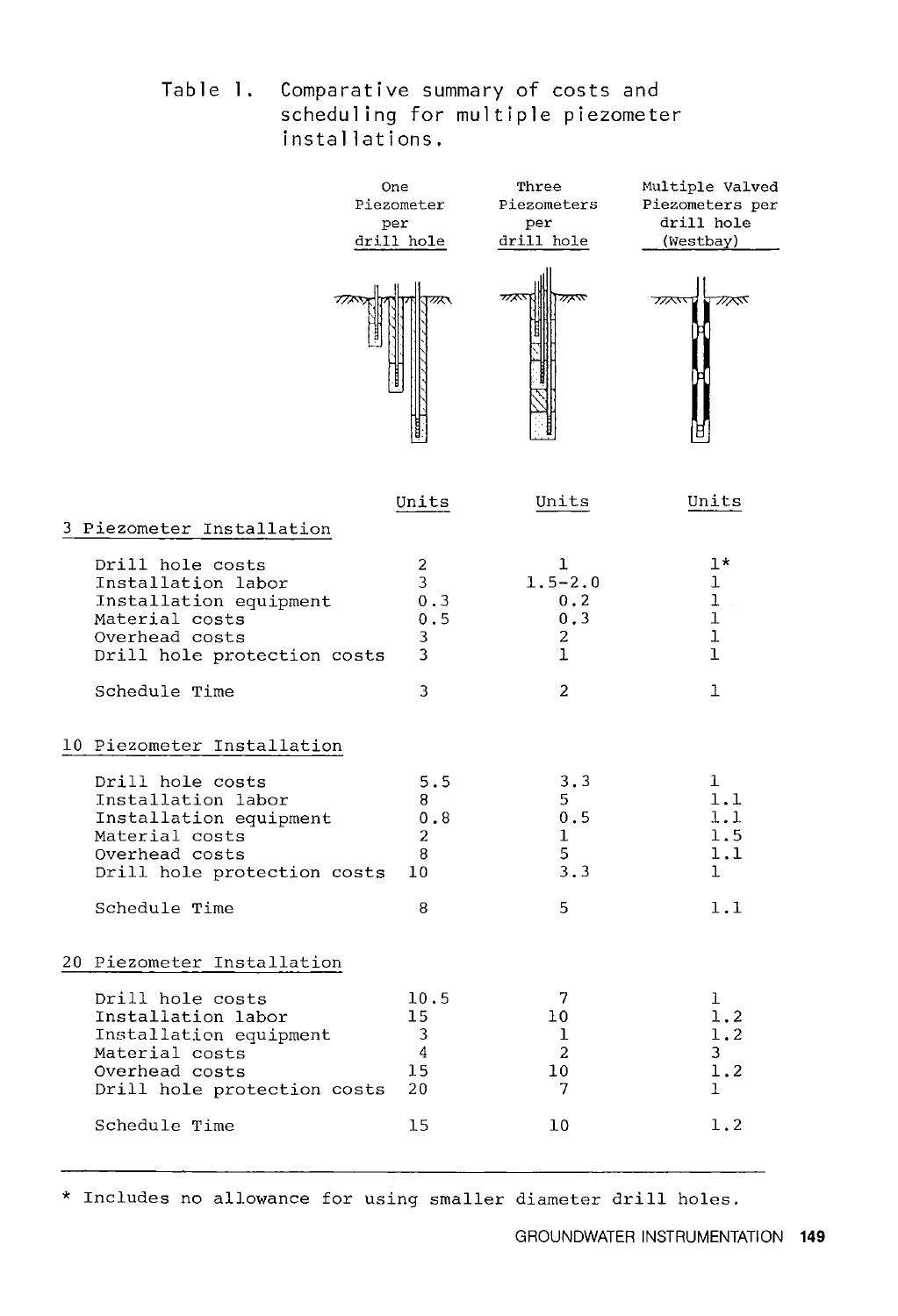nests are considered: a) a three piezometer installation, b) a ten piezometer installation, and c) a twenty piezometer installation.

The costs included are for the drill hole, installation labor, installation equipment, materials, overhead and drill hole protection. The schedule time required for each installation is also indicated.

Drill hole costs include all on-site drilling operations as a function of total footage of the drill hole. Installation labor costs are considered to be directly related to the schedule time. Installation equipment costs attempt to account for the cost of rented installation equipment such as grout or water pumps and piezometer readout and sampling equipment. These costs can vary considerably with project requirements. Material costs are the costs of materials placed in the drill hole--usually casing, couplings,<br>piezometer tips, filter sand and sealing materials, Overpiezometer tips, filter sand and sealing materials. head costs are assumed to be directly related to schedule time. Drill hole protection costs will vary directly with the number of drill holes. These latter costs can vary from fifty dollars per drill hole to several thousand dollars or more for winter protection or for reinforced structures in a critical operation area. The schedule time is the total elapsed time from start to finish of the field installation and assumes an increase in efficiency for placing larger numbers of piezometers in single drill holes and a decrease in efficiency for a larger number of conventional piezometers in a single drill hole. On Table I the costs and times are given in terms of units rather than actual dollars or days.

The principal reason for preparing Table I is to show that the material costs tend to be a smaller fraction of the total costs than is commonly assumed. This is true for a small number of piezometers per drill hole, and material costs become an even smaller fraction of total costs as the number of piezometers per drill hole increases.

Perhaps the most significant item on Table I is the comparison of schedule times. Installation of a single piezometer in three separate drill holes is estimated to take three times as long as the installation of three piezometers in one drill hole. Thus, if the valved piezometer installation took one day, then installation of a nest of piezometers would take three days. However, in a real project these figures can be one month and three months,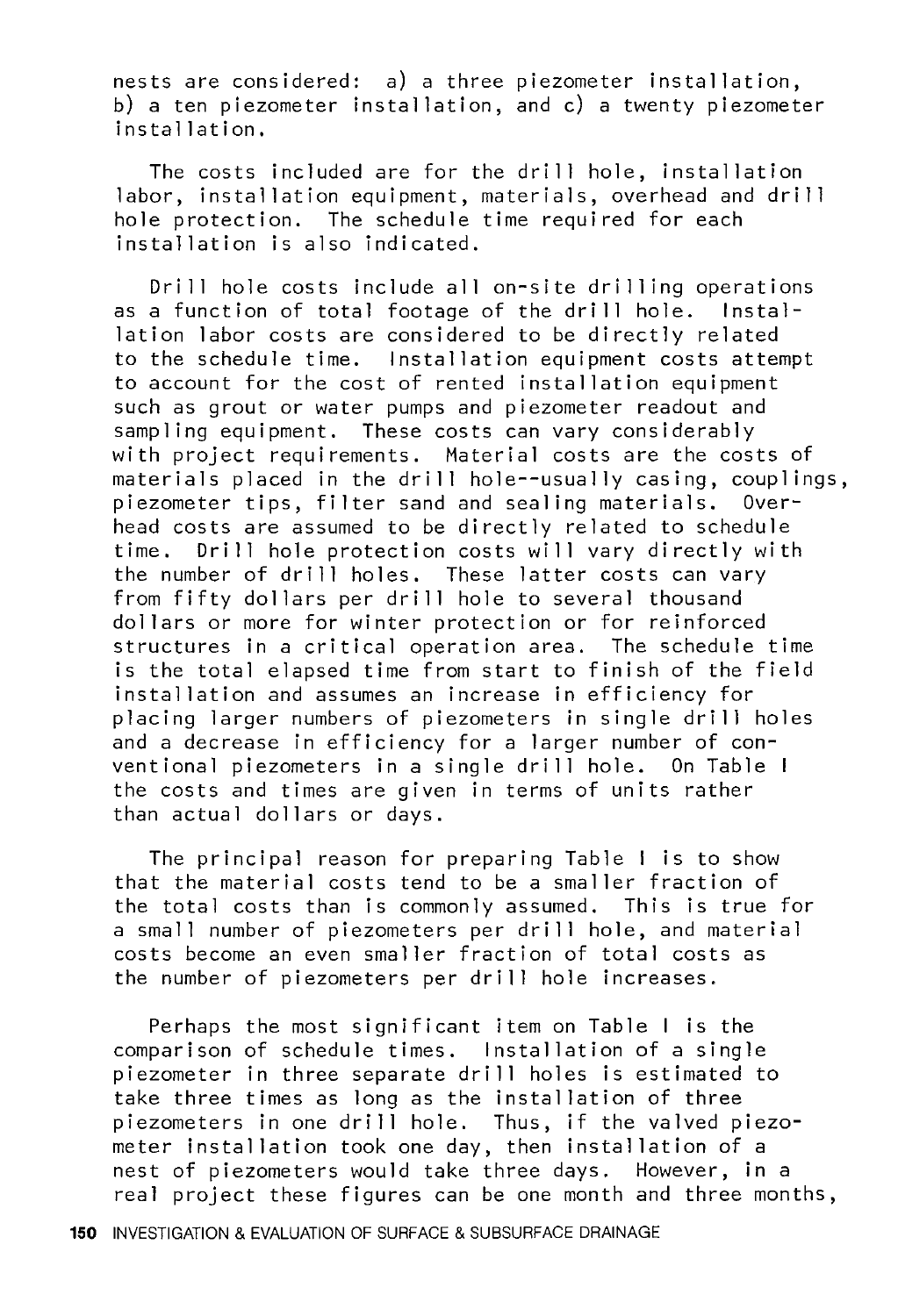respectively. When large numbers of piezometers are installed, the schedule times can differ by factors of six to ten, or one month versus six to ten months for the cases noted. Thus, the total cost of the installation and the scheduling favor the valved type of multiple piezometer installation.

#### CONCLUSIONS

The scope of groundwater instrumentation in mining projects is currently expanding rapidly for both mineral exploration and the assessment of water quality for environmental monitoring.

A review of moderately simple single and multiple aquifer situations suggests that the least number of piezometers required for minimum coverage of water pressure distributions is  $2n + Im$ . For adequate coverage the number is  $4n + 2m$ , where n is the number of aquifers present of appreciable thickness and m is the number of aquitards (confining beds) present below the groundwater table. Thus, when two aquifers and three confining beds are present, fourteen<br>piezometers would be considered adequate coverage. Such piezometers would be considered adequate coverage. geologic field conditions are not unusual but few current piezometer installations have this density. Where water quality monitoring is undertaken, much higher densities may be required for adequate coverage. Where settlement or consolidation of soft sediments is of interest, then additional piezometers should be placed in the compressible aquitard layers.

There are numerous reasons, both technical and practical, for favoring multiple piezometer installations. These include costs, scheduling, surface protection, formation damage, three-dimensional sampling, redundancy, verification, and documentation requirements. All of these favor multiple installations. Only sealing requirements are potentially more difficult with multiple installations. However, the sealing of multiple installations of valved piezometers is essentially no more difficult than sealing a single piezometer tip.

Different types of single position piezometers have been examined. These include open, closed and combined open/ closed or valved types of piezometers. Each has its advantages and disadvantages. However, in multiple installations in the same drill hole, the valved type of piezometer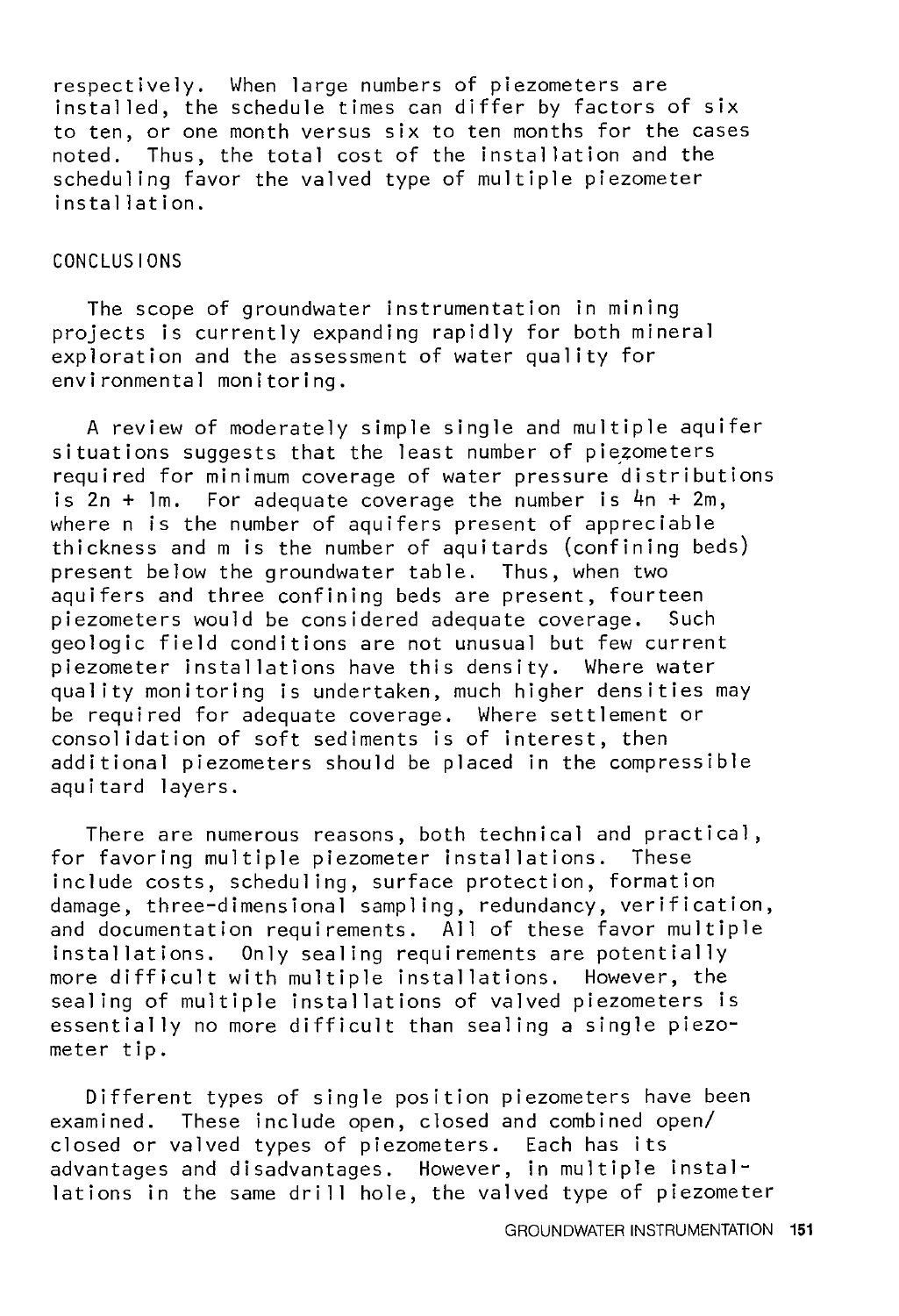is clearly superior, particularly as the number of piezometers per drill hole increases. In the past the cost and scheduling requirements for conventional groundwater systems strongly discouraged the use of dense multiple piezometer installations even when they were required for technical purposes. However, there are no particularly large increases in costs or the scheduling time required for the valved type of multiple piezometer. It is now possible to install groundwater monitoring systems with the piezometer density that is technically required.

Valved piezometers also permit the installation of a high density of water quality sampling points and can be combined in such a way that each sampling point can be decontaminated prior to sampling by using sliding valves called "Pumping Ports." Valved piezometers have undergone field trials for the past year and have been installed in small-diameter drill holes to depths of 1000 feet with as many as twelve piezometer ports. Much deeper depths and much higher sampling densities are possible.

#### **REFERENCES**

1. Casagrande, A., 1949, Soil mechanics in the design and construction of the Logan Airport, Jour. Boston Soc. of Civil Engineers, Vol. 36, No. 2. Reprinted in Contributions to Soil Mechanics 1949-1953, pp. 176-205, Boston Soc. of Civil Engineers, Boston, 1953.

2. Cording, E.J. et al, 1975, Methods for Geotechnical Observations and Instrumentation in Tunneling, Vols. 1 & 2, Nat. Science Foundation Research Grant Gl-33644X, UILU-ENG 75-2022. Nat. Technical Inf. Service, Springfield, Va. 22161, 566 p.

3. Schmidt, B. and C.J. Dunnicliff et al, 1974, Construction Monitoring of Soft Ground Rapid Transit Tunnels, Vols. I & II: A Definition of Needs and Potential Developments, U.S. Dept. of Transportation, Report No. UMTA-MA-06-0025-74-13, Rail Program Branch of Urban Mass Transp. Admin., Office Inf. Service, Springrield, Va. 22161, Report PB 241 536 and PB 241 537.